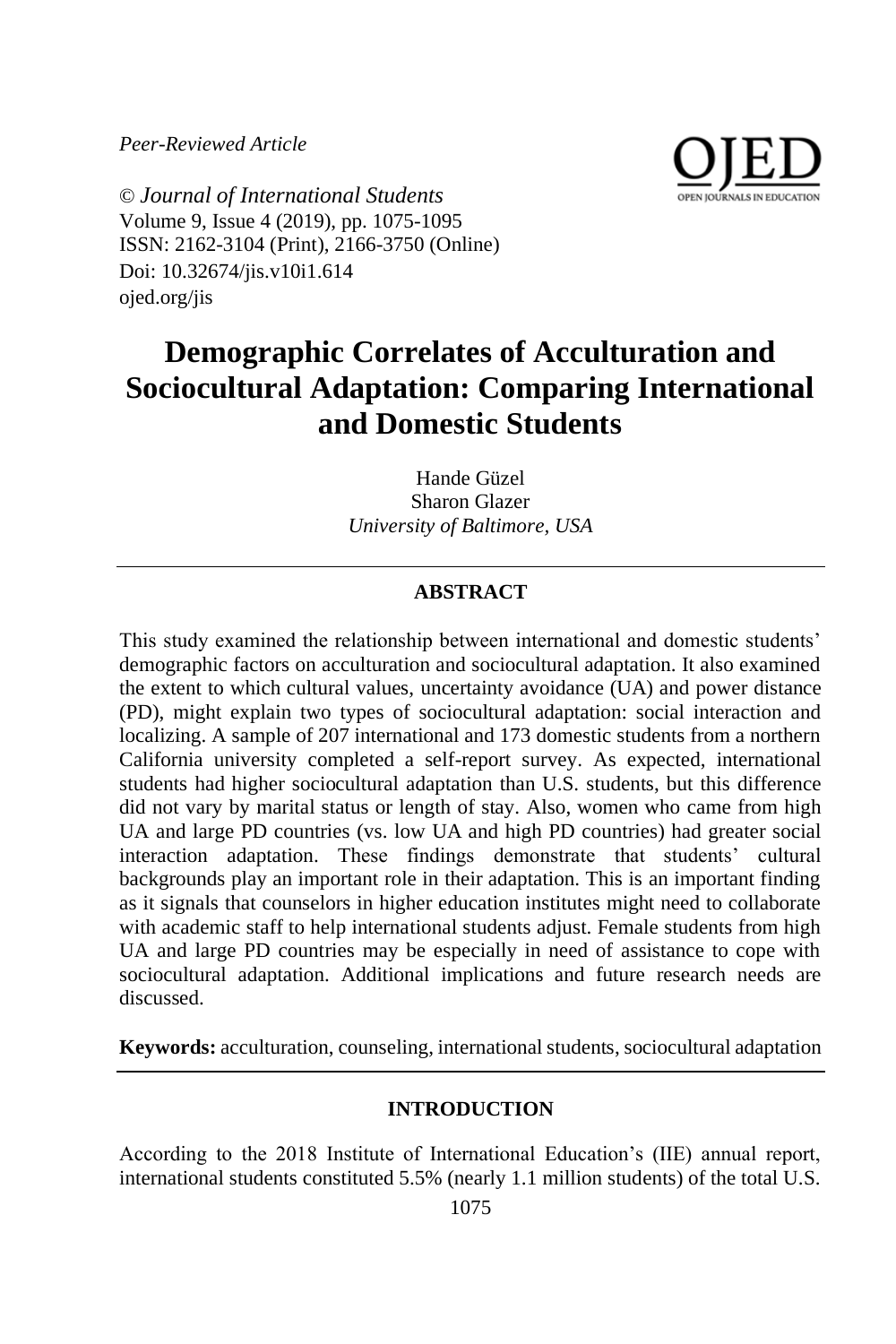higher education population. Although international students come from different cultural backgrounds, they experience similar adjustment problems and they experience them more than their domestic peers, who may also be adjusting to a new higher education setting (Duru & Poyrazli, 2011). According to Tummala-Narra and Claudius (2013), international students face challenges including problems with immigration status, coping with new foods and customs, limited English proficiency, and separation from their families and friends. These challenges constitute acculturation stressors of adjusting to a new culture (Yakunina, Weigold, & Weigold, 2013).

Acculturation refers to a process of cultural changes due to contact with others (Berry, 1997). Healthy acculturation is evidenced in making new friends in the host environment and engaging with the host culture. Acculturation problems are evidenced by loneliness, lack of confidence in English, lack of contact with the host culture, lack of social support, and stress-related illnesses (Poyrazli, Kavanaugh, Baker,  $\&$  Al-Timimi, 2004; Ward  $\&$  Searle, 1991). These problems also signify sociocultural adaptation problems (Constantine, Okazaki, & Utsey, 2004; Duru & Poyrazli, 2007; Wilton & Constantine, 2003; Wu & Mak, 2012). Sociocultural adaptation refers to "how well an acculturating individual is able to manage daily life in the new cultural context" (Berry, 2005, p. 709).

Although there is considerable research on sociocultural adaptation (e.g., Berry, 1997; Ward & Kennedy, 1994; Ward & Searle, 1991) among international students and sojourners, there is minimal research identifying demographic correlates of selfidentified international students' sociocultural adaptation in the United States (exceptions include Duru & Poyrazli, 2007; Mokounkolo & Taillandeir-Schmitt, 2008; Polek, Berge, & Van Oudenhoven, 2008; Wilton & Constantine, 2003). Examples of demographics that have been studied in relation to immigrant and international student acculturation include age, sex, length of residence, and education (Duru & Poyrazli, 2007; Polek, Berge, & Van Oudenhoven, 2008; Ponterotto et al., 2001; Wilton & Constantine, 2003). Additionally, studies that look at college students' acculturation (e.g., Ponterotto et al., 2001; Wilton & Constantine, 2003) have tended to focus only on internationals and have not considered whether acculturation for domestics might be different (Ponterotto et al., 2001's, study, however focused on self-identified Greek Americans and Italian Americans). Fritz, Chin, and DeMarinis (2008) found that internationals compared with domestics had more difficulties on social issues and being apart from family, but the existing literature has generally not paid great attention to domestics. Therefore, this study examines the extent to which self-identified international students' (here on out referred to as "internationals") demographic factors relate to acculturation, specifically their identity with the host culture and their level of sociocultural adaptation in the United States. These relationships are also compared with a sample of self-identified domestic U.S. students (here on out referred to as "domestics"), that is, students who indicate that they were born and raised in the United States or identify themselves as American by nationality.

College students, whether domestic or international, likely experience sociocultural adaptation during their transitions to college life. Some adjust to increased independence to fulfill academic needs, whereas others adjust to the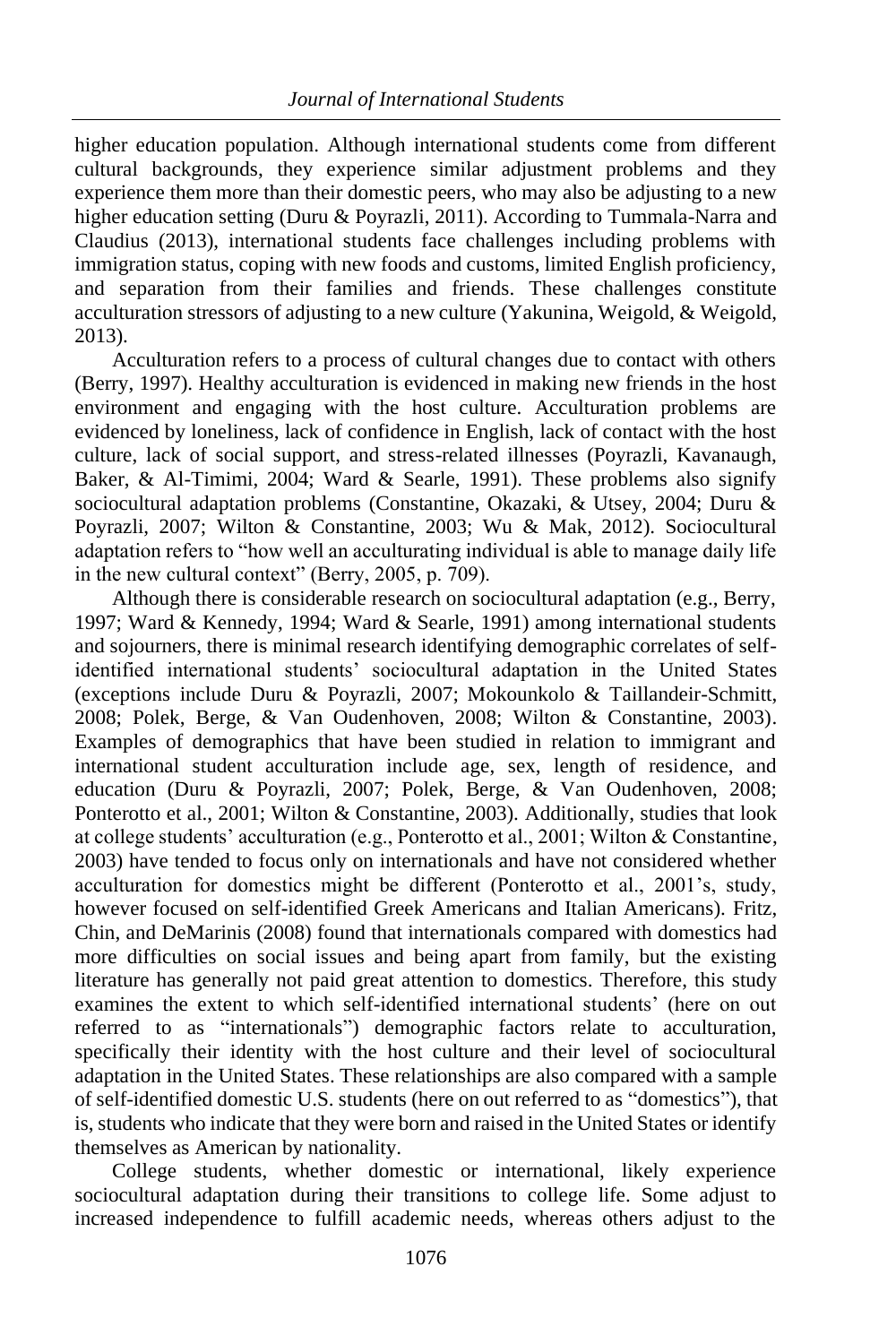experience of separating from their families and to their new social environment for the first time. Moreover, internationals deal with language barriers, potentially less social support, and all other aspects of living in a new culture (Duru & Poyrazli, 2007; Yeh & Inose, 2003). Acculturation research has tended to focus on a person's identity to both host and home country, and only internationals can report on both host and home country; domestics can only report on home country. It is important, therefore, to increase understanding on how both internationals and domestics adapt to a new environment and demographic factors related to this process. To be able to compare internationals and domestics, we focus on how students identify with the host culture, in this case the U.S. culture. It is important to compare self-identified domestics and internationals in terms of demographic variables and their level of identification with U.S. culture in order to avoid erroneous conclusions.

#### **THEORETICAL FRAMEWORK**

#### **Acculturation**

The acculturation process includes two primary dimensions, (a) maintenance of original cultural identity and (b) maintenance of relations with other groups (Ward & Kennedy, 1994). Within these two dimensions are four categories or acculturation strategies: integration, separation, assimilation, and marginalization (Ward & Rana-Deuba, 1999). Integration refers to maintaining normative practices and attitudes from one's native culture while concurrently adopting normative practices and attitudes from one's host culture. With the separation strategy, individuals avoid involvement with people in the new culture, but maintain relationships with people from their original culture. Assimilation refers to a preference to interact with the larger society, accompanied by little interest in maintaining connections with the original culture. Finally, in marginalization, individuals neither seek to maintain their original culture nor interact with the new society (Berry, 1997).

Several factors have been found to influence acculturation strategies. They include demographics, such as sex, length of residence, education, ethnic identity, values, public or private life domain, communication, participation in host culture, food choices, desire for children, and availability of co-ethnics (Berry, 1997; Krishnan & Berry, 1992).

#### **Sociocultural Adaptation**

People who have difficulty adapting to their host environment often experience acculturation problems (Berry, 2005). Levels of sociocultural adaptation differ across individuals and likely due to differences in individuals' psychological characteristics, attitudes of the dominant group, attitudes of their own cultural group, acculturation strategy, and demographic factors (Castillo, Zahn, & Cano, 2012). Searle and Ward (1990) developed the sociocultural adaptation scale (SCAS) to assesses respondents' feelings about how they fit in with the host culture and with their life in the host culture. In order to compare sociocultural adaptation between self-identified internationals and domestics, only items related to adapting to social interactions and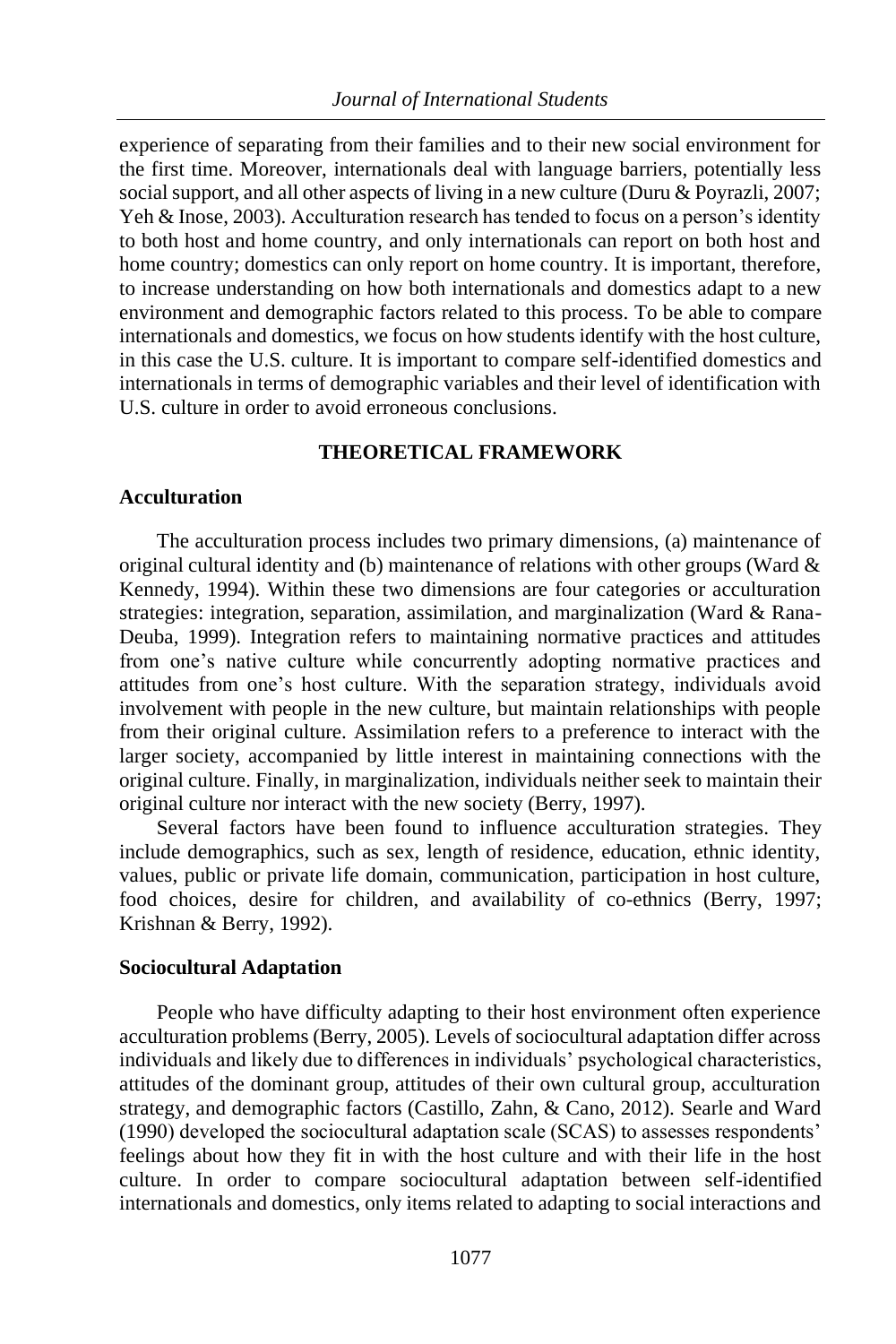the local culture (referred to as "localizing") were retained. Thus, the study compares internationals and domestics on their levels of social interactions and localizing.

## **Hypotheses**

## *Cultural Exposure and Biographic Data*

The few studies that compare international and domestic students on sociocultural adaptation have shown that internationals have a tendency to experience more psychological and adjustment problems than domestic students (Poyrazli et al., 2004; Yeh & Inose, 2003). On the basis of the above findings, the first hypothesis is a general one to confirm prior results.

**Hypothesis 1a:** Internationals will have more sociocultural adaptation difficulty than domestics.

**Hypothesis 1b:** Internationals will identify less with the host culture than domestics.

## *Parental Residence*

There is little research on the effects of parental residence on student adjustment, but Kagan and Cohen's (1990) work suggests a possible connection. Association with the host culture and divergence from one's own ethnic community helps individuals adjust to a host culture, and studies of first, second, and third generation ethnic groups usually support this idea (Kagan & Cohen, 1990). Although no studies have directly examined the extent to which a person's caregiver is acculturated into U.S. culture, it is likely that caregivers who were not born in the host culture are less able to support the child's acculturation into the host culture. Therefore, it is hypothesized that:

**Hypothesis 2:** For either internationals or domestics, caregivers who have lived in the United States at some point in their lives (i.e., first, second, or third generation U.S.-born or immigrant to the United States) will have greater identification with the host culture (an indicator of integration or assimilation) and less sociocultural adaptation difficulty than students whose caregivers never immigrated to the USA (i.e., never lived in the USA).

## *Length of Stay*

Length of stay is another demographic factor that may be related to acculturation and sociocultural adaptation difficulty. Wilton and Constantine (2003) found that Latin American and Asian students reported lower levels of distress the longer they resided in the USA. Therefore, it is hypothesized that:

**Hypothesis 3:** Internationals' length of stay in the USA will negatively relate to sociocultural adaptation difficulty and positively relate to identification with the host culture. The more time the internationals live in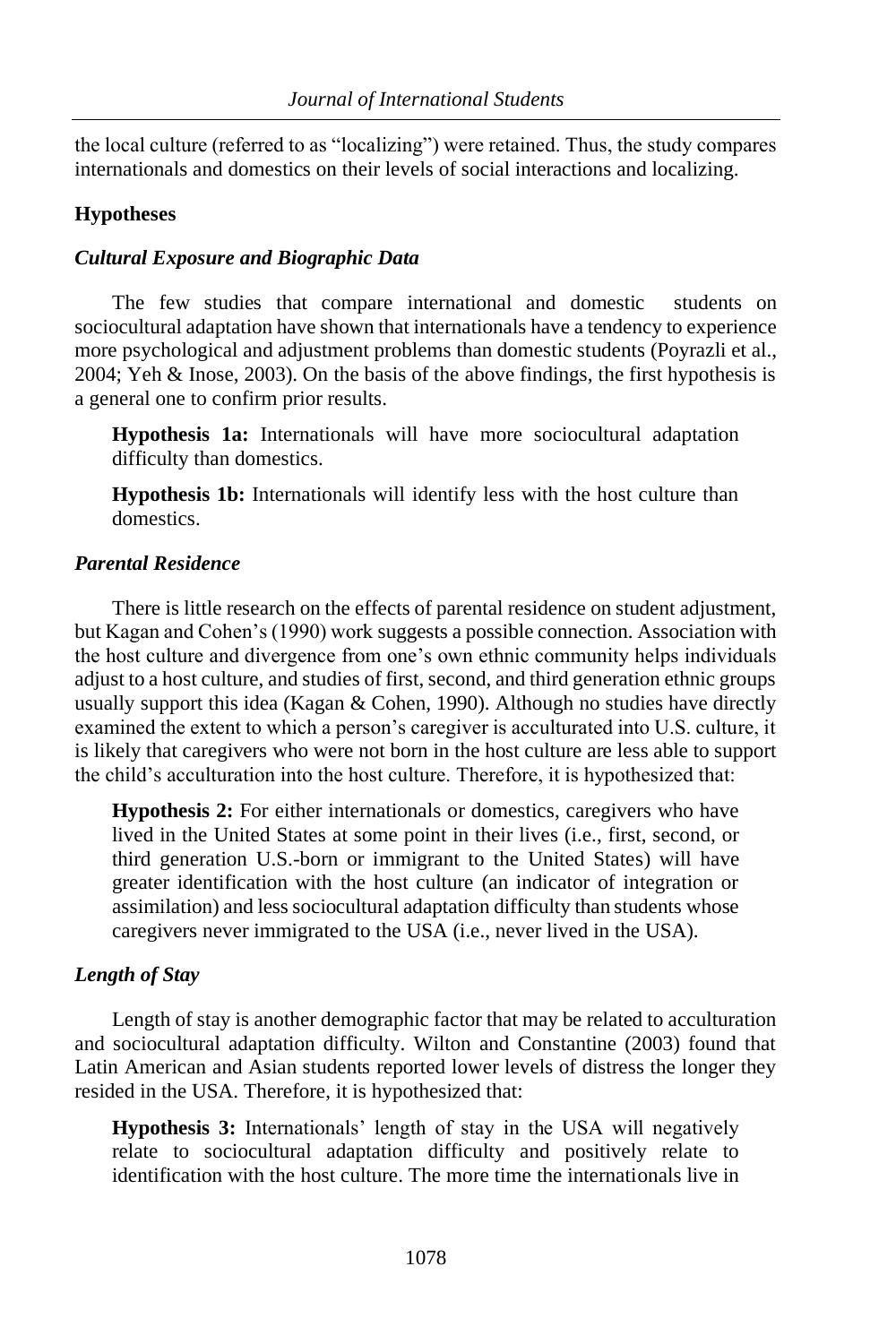the USA, the greater their identity with the host culture and the less sociocultural adaptation difficulty.

## *Marital Status*

Marital status is another potential correlate of sociocultural adaptation difficulty. Among students, previous research offers mixed findings. In one, Asian students found that social support negatively correlated with sociocultural adaptation difficulty and that married students reported higher levels of social support than single students (Poyrazli et al., 2004). Thus, married students might have less sociocultural adaptation difficulty than single students. However, in another study, married students reported higher levels of sociocultural adaptation difficulty (Duru & Poyrazli, 2007). Despite the equivocal results and given that literature on spousal or partner support shows ameliorative effects, we hypothesize:

**Hypothesis 4:** Married internationals will have lower mean scores on sociocultural adaptation difficulty and greater identification with the host culture than single internationals.

#### *Role of Sex*

Some studies comparing male and female internationals did not find any differences in terms of acculturation or sociocultural adaptation (Duru & Poyrazli, 2007; Yeh & Inose, 2003). However, Cakir and Guneri (2011) found that Turkish female (compared to male) immigrants to the United Kingdom or USA did not have positive acculturation (i.e., they did not identify with the host culture). This study seeks to add incremental findings regarding female (vs. male) internationals', as well as domestics' (for which there is no research), sociocultural adaptation difficulty, which could serve as a foundation for further studies of international students in comparison to immigrants from the same countries or domestic students.

**Research Question 1:** Do international and domestic female students differ from international and domestic male students on sociocultural adaptation difficulty?

#### *Cultural Differences*

When internationals enter a new culture, they could experience uncertainty about the culture, which could create anxiety. For example, Yeh and Inose (2003) found that compared with students from Asia, Africa, and Central America, students from Europe were significantly less likely to experience acculturative distress. According to Hofstede (2001), every society reinforces its own ways to adapt to uncertainty. Uncertainty avoidance (UA), that is, a tendency to escape from ambiguous situations (Hofstede, 2001), is one type of (culture-level) adaptation. Different cultures reinforce different ways to react to ambiguous situations. Hofstede defined low UA cultures as those where people are less resistant to change, have lower levels of anxiety and strain, and have greater subjective well-being than people in high UA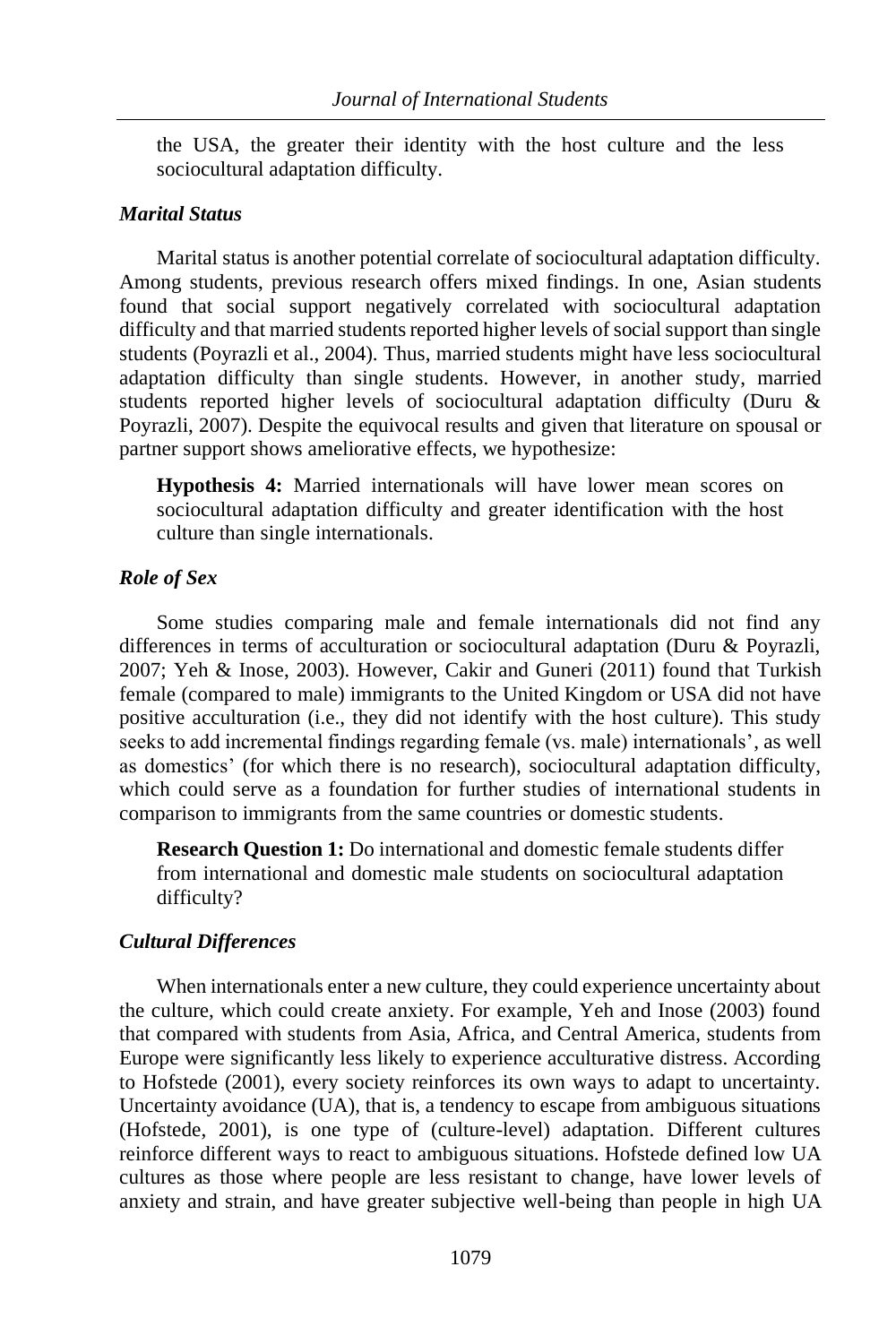cultures. Cultures rated high on UA encourage certainty in social and institutional processes in order to enable individuals to know how to behave in various situations (Hofstede, 2001). On Hofstede's (2001) scale of 0 to 100, a low score means that the people in the country are more comfortable with ambiguity, more likely to take risks, and less dependent on structured rules. Countries with high scores on UA reinforce stability, structured rules, and its people are less comfortable taking risks (Hofstede, 2001).

Power distance (PD) is another salient cultural value that evaluates the degree to which less powerful members in a society accept and expect power to be spread unequally (Hofstede, 2001). Low PD cultures emphasize equality and openness between boss and subordinate, whereas high PD cultures emphasize hierarchy, power, and wealth (Hofstede, 2001). In countries where men and women are not equal and rules for interacting with others are strict, women are less likely to be independent decision-makers (Mann et al., 1998) and, if alone in a host culture, are likely to experience a great deal of sociocultural adaptation difficulty (Lee & Padilla, 2014). However, there is little research on this topic; therefore, we pose the following question:

**Research Question 2:** Do female internationals differ on sociocultural adaptation as a function of their countries' rankings on UA and PD cultural values?

#### **METHODS**

### **Procedures**

This study used archival data obtained from the second author. Surveys were distributed directly to undergraduate and graduate domestics and internationals in a northern California university classroom setting and also via the U.S. Postal Service to international students for whom the International Students Services office had addresses. In the domestics' survey, participants compared their experiences and behaviors with other people from the USA whereas in the internationals' survey, participants compared their experiences and behaviors with other people from their home country and also with people from the USA.

#### **Participants**

The archival dataset used for this study included 406 students. Data for 26 participants were discarded because the participants completed less than two-thirds of the survey. The final dataset included 380 students: 173 domestics and 207 internationals. Among the domestics, 39.4% were male, and 60.6% were female. Among internationals, 45.1% were male, and 54.9% were female. The length of internationals' current stay in the USA ranged from less than a year to 23 years ( $M =$ 4.33,  $SD = 3.37$ ). The majority of domestics were single (90.17%), and 4.04% were married, remarried, or living with a partner. Among internationals, 81.46% were single, and 16.10% were married, remarried, or living with a partner.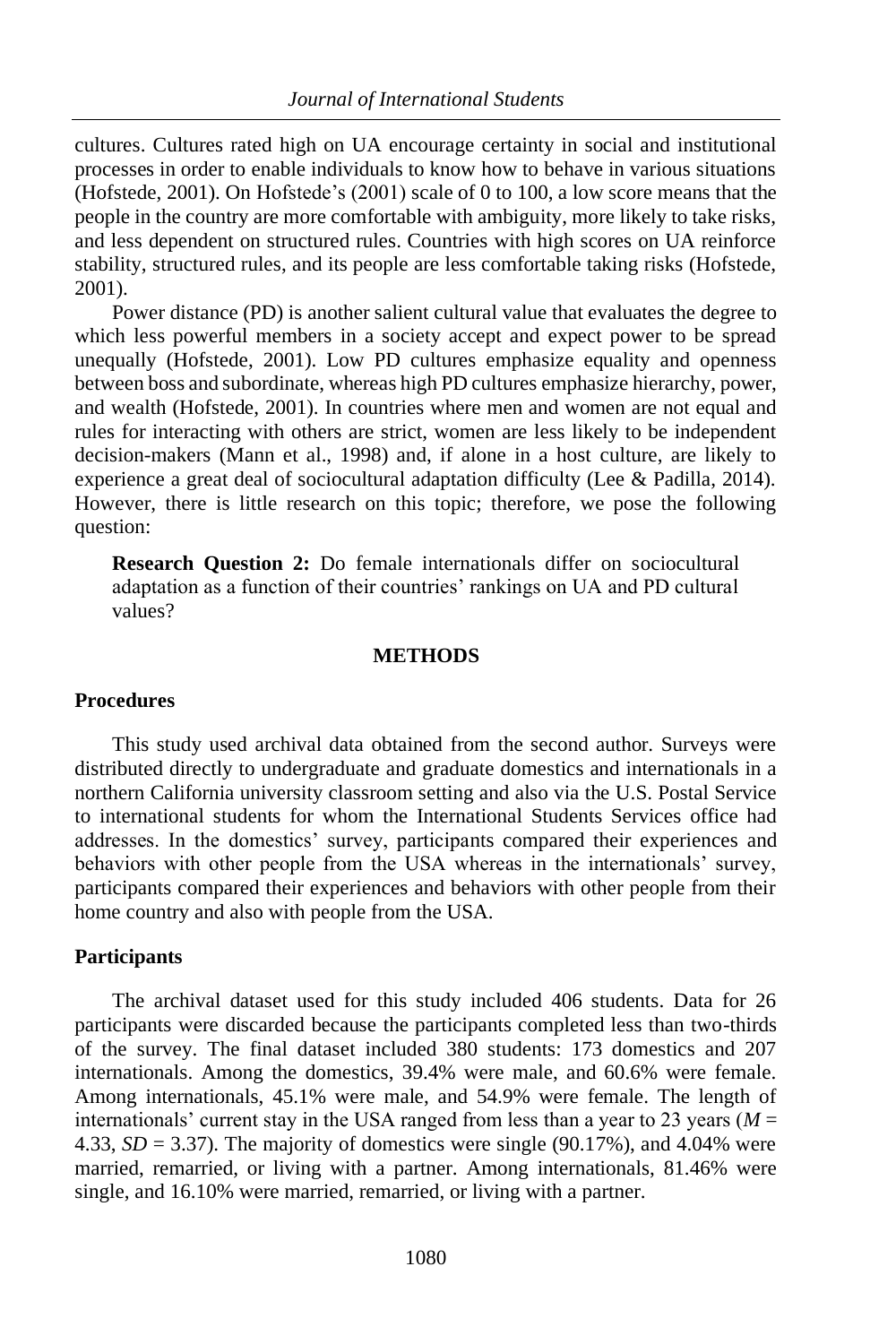Most (60.5%) internationals were born in East Asia/Pacific Islands, 16.6% were born in West Asia, 10.2% were born in Europe, and 6.3% were born in Latin America/Caribbean. Furthermore, the majority (85.4%) of students who completed the domestic survey were born in the USA; 10.5% were born in East Asia/Pacific Islands. Students who were born outside of the USA but completed the domestic survey did so because they self-identified as U.S. students.

Internationals' and domestics' caregivers' immigration status (i.e., the number of generations in the USA) were also gathered. Caregiver refers to the primary person who raised and took care of the study participant. Typically, the caregivers are the parents. Among domestics, 43.3% of primary and 42.1% of secondary (meaning the 2nd most relevant person who raised the participant) caregivers are immigrants to the USA. For domestics, 29.2% of primary caregivers are third generation U.S. born, 15.2% are second generation U.S. born, and 12.3% are first generation U.S. born. Among the secondary caregivers of domestics, 37.2% are third generation, 7.6% are second generation, and 13.1% are first generation U.S. born.

Among internationals, the majority of students' caregivers had never immigrated to the USA; however, at least 12% of the internationals' caregivers had immigrated to the USA. Specifically, among the persons perceived as primary caregivers, 11.3% were immigrants to the USA, 1.0% were first generation U.S.-born, and only 0.5% were third generation U.S.-born. None of the internationals had second generation U.S.-born primary caregivers. Among secondary caregivers, 11.2% were immigrants to the USA, and only 0.6% were third generation U.S.-born. None of the internationals' secondary caregivers were first or second generation U.S.-born.

#### **Measures**

## *Acculturation Index*

The Acculturation Index (AI) contains 21 cognitive and behavioral items related to current life (e.g., language, self-identity, cultural activities, clothing, and recreational activities; Ward & Kennedy, 1994). When responding to each of the 21 items, internationals rated the similarity of cultural experiences to people from their home country and to people from the USA, whereas domestics provided similarity ratings to people from the USA. Participants evaluated their current lifestyle and then rated their agreement on a 7-point scale from *strongly disagree* (1) to *strongly agree*  (7). Higher mean scores represented stronger identification with the home and/or host country. The co-national identification (i.e., identifying with one's home country) mean item score for internationals was  $4.70$  ( $SD = 0.87$ ), host-national identification (i.e., identifying with one's host country) mean item score for internationals was 4.13  $(SD = 0.90)$ , and the mean item score for co-national identification among domestics, indicating identification with home country, was  $4.34$  (*SD* = 0.71). Internal consistency coefficients were strong. Among internationals,  $\alpha = .91$  for co- (home)national identification and  $\alpha = .89$  for host-national identification. For domestics,  $\alpha$ = .86 on identification with the USA.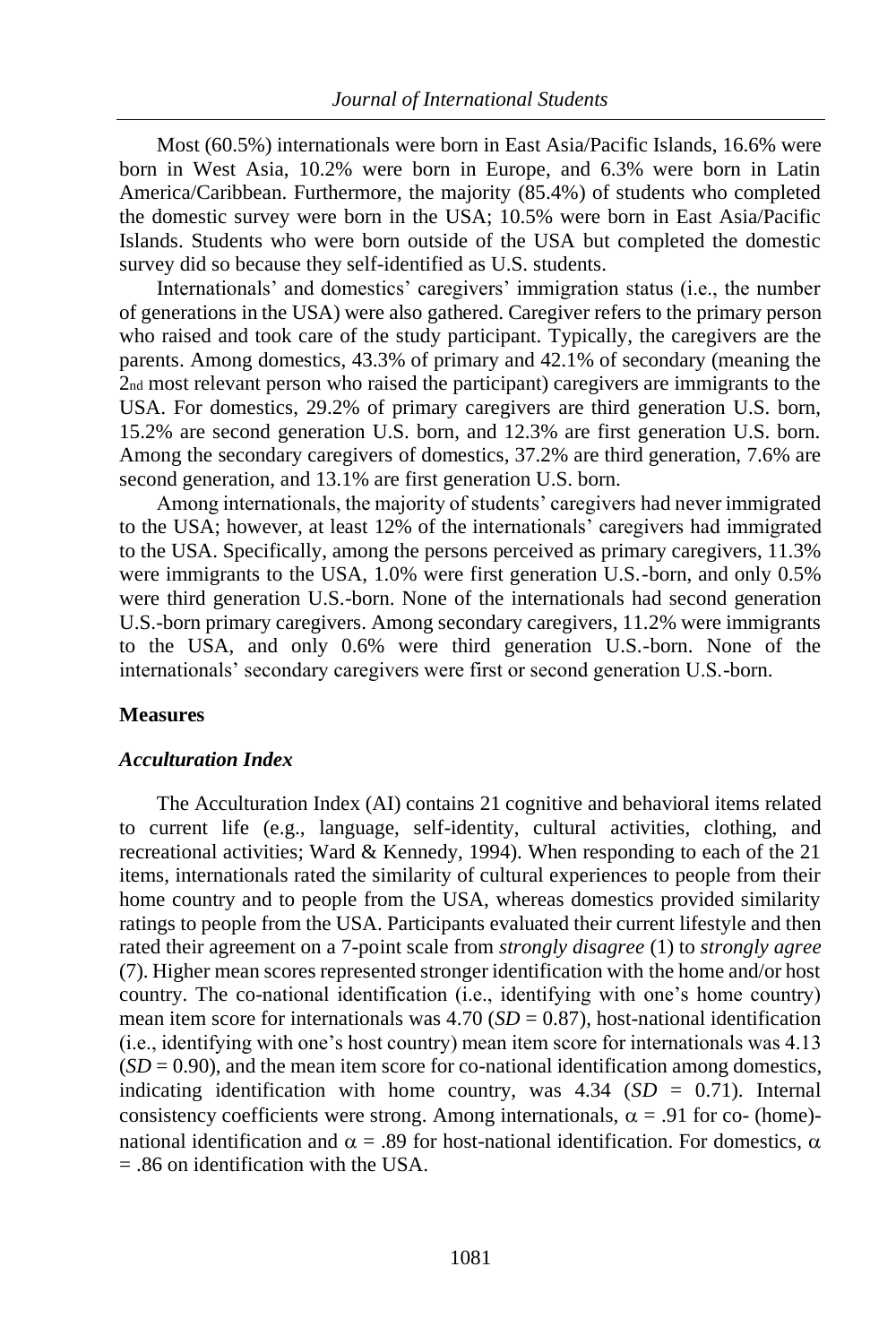## *Sociocultural Adaptation*

The SCAS (Ward & Kennedy, 1999) attempts to tap into intercultural competence and, per the originators of the measure, contains anywhere from 10 to 41 items reflecting behavioral and cognitive aspects of adaptation. It "is a flexible instrument and can be easily modified according to the characteristics of the ….sample" (Ward & Kennedy, 1999, p. 662). A 40-item measure of SCAS was included in the survey completed by the current sample population (not included is "living with your host family," as the item was not relevant to the international student population at the university). Most of the 40 items attended specifically to adaptation factors of foreign nationals, rather than locals. For example, "adapting to local etiquette," "getting used to the pace of life," "Getting used to the local foods," and "using the transportation system" were not clearly relevant for a comparison with domestic students of a primarily commuter university (i.e., a university to which most students drive from their homes and do not live on campus). The scale measures the extent to which participants feel they fit in with U.S. culture. On a 5-point scale, ranging from *no difficulty* (1) to *extreme difficulty* (5), participants evaluated the amount of difficulty with behavioral and cognitive adjustment to each of 40 life factors. Higher mean item scores represent more sociocultural adaptation difficulty, and lower mean scores represent less difficulty, indicative of greater adjustment.

Given the aim of this study was, in part, to compare sociocultural adaptation between domestic and international students, the authors *a priori* identified items from the 40-item measure that appeared to be potentially relevant to both samples. This process resulted in 19 items that were then subjected to an exploratory factor analysis (EFA). Five items1 did not load on to any factor. After a 14-item EFA six additional items2 were omitted because they did not clearly load on to the two expected factors related to social interactions and local adjustment (or localizing). Social interaction refers to the process by which we act and react to those around us and includes four items that are related to social situations, including making friends, making yourself understood, going to social events/gatherings/functions, or talking about yourself with others. Factor loadings for the four items on social interaction ranged from .72 to .78 among internationals and .71 and .80 among domestics. The internal consistency for social interaction was .74 for internationals and .75 for domestics in the current sample. Localizing refers to adjusting to a particular area and includes four items, including understanding locals' world view, taking local perspective on the culture, understanding the local value system, and seeing things from the locals' point of view. Factor loadings for the four items on localizing ranged from .84 to .89 among internationals and .81 and .92 among domestics. The internal

<sup>1</sup> The items included: "dealing with foreign staff at the university," "understanding the local accent/language," "finding your way around," "being able to see two sides of an intercultural issue," and "dealing with unsatisfactory service." <sup>2</sup> The items included: "following rules and regulations," "dealing with people in authority," "adapting to local accommodation," "communicating with people of a different ethnic group," "understanding jokes and humor," and "dealing with someone who is unpleasant/angry/ aggressive."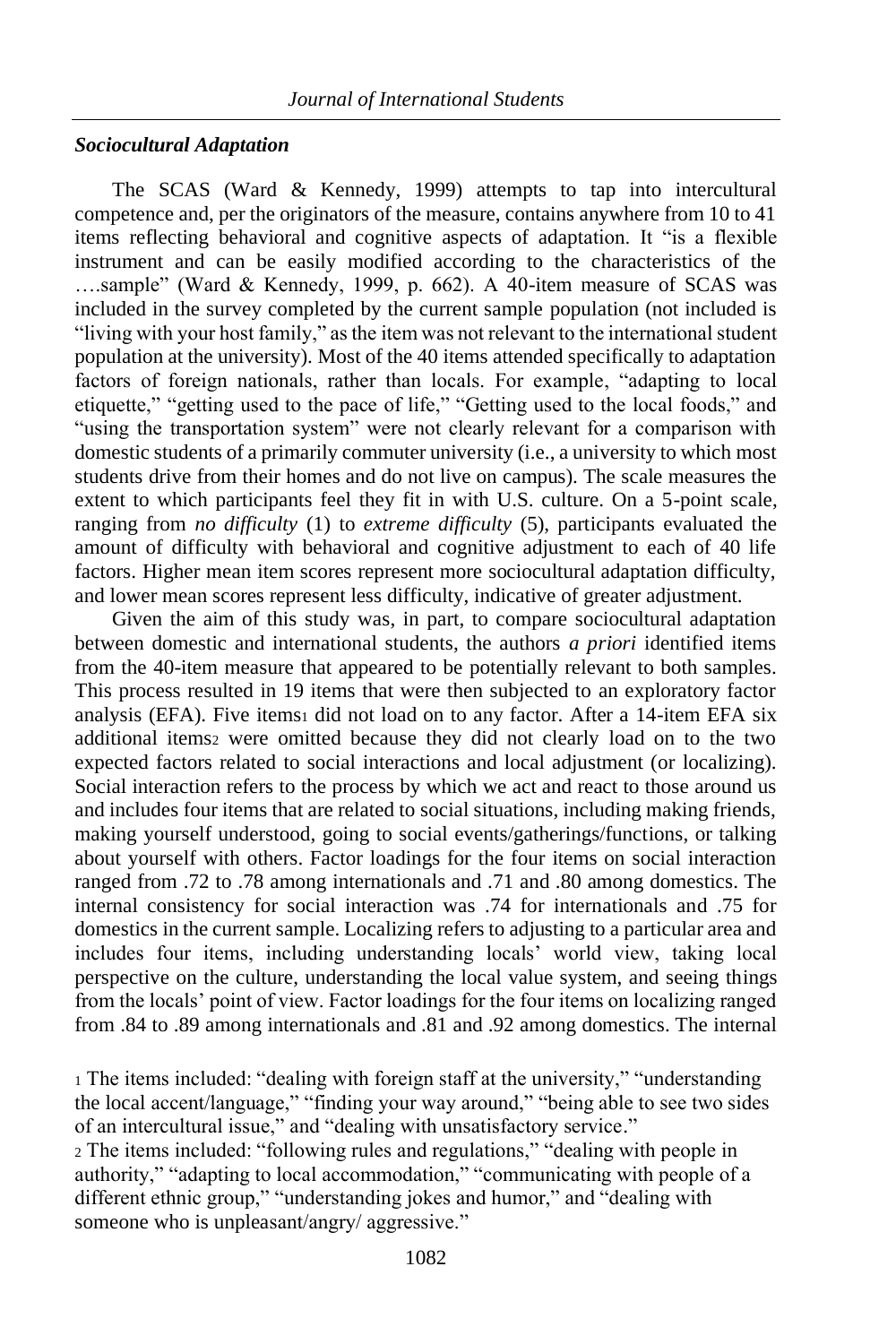consistency of localizing was  $\alpha = .88$  for internationals and  $\alpha = .89$  for domestics in the current sample.

#### *Uncertainty Avoidance and Power Distance*

In order to address the second research question whether sociocultural adaptation difficulty varies by countries' rankings on UA and PD culture values, we categorized internationals' home countries as high, medium, or low on UA and PD based on Hofstede's (2001) rankings and website (https://www.hofstede-insights.com/) rankings of countries. To have adequate cell sizes, we created three clusters consisting of low UA and high PD cultures (China, Vietnam, India, Malaysia, Philippines, Indonesia, and Kenya), high UA and medium PD cultures (Iran, Thailand, Taiwan, and Pakistan), and high UA and high PD cultures (Argentina, Belarus, Brazil, Bulgaria, Colombia, Greece, Hungary, Japan, South Korea, Mexico, Burma, Poland, Russia, Serbia, Slovenia, Spain, and Turkey).

#### **Data Analysis**

Independent samples two-tailed *t* test and Pearson correlation were used to test Hypotheses 1 to 4. Analysis of variance (ANOVA) was used for the research questions. In order to address Research Question 2, we used a one-way ANOVA to test for differences among the three clusters: low UA and high PD, high UA and medium PD, and high UA and high PD on social interaction difficulty and localizing difficulty**.** 

#### **RESULTS**

#### **Cultural Exposure and Biographic Data**

Hypothesis 1a stated that internationals will have more sociocultural adaptation difficulty than domestics. An independent samples *t* test supported the hypothesis, *t*(377) = −3.55, *p* < .05; *t*(376) = −2.48, *p* < .05. Internationals (*n* = 206) had significantly more difficulty than domestics ( $n = 194$ ) on both social interaction ( $M =$ 2.23,  $SD = 0.82$  versus  $M = 1.94$ ,  $SD = 0.75$ ) and localizing ( $M = 2.01$ ,  $SD = 0.85$ ) versus  $M = 1.79$ ,  $SD = 0.82$ ) measures. Hypothesis 1b stated that internationals will identify less with the host culture (U.S. culture) than domestics will. An independent samples *t* test, however, yielded no significant difference between internationals (*M*  = 4.41, *SD* = 0.67) and domestics (*M* = 4.34, *SD* = 0.71), *t*(373) = −0.95, *ns*.

#### **Parental Residence**

Hypothesis 2 stated that students who self-identify as either international or domestic and for whom one or both caregivers are first, second, or third generation U.S.-born or immigrants to the USA will (a) identify more with the host country (i.e., the USA) and (b) have less sociocultural adaptation difficulty than students whose caregivers never immigrated to the USA. Because in this sample, all caregivers of students who identify as domestic were living in the USA, this hypothesis could be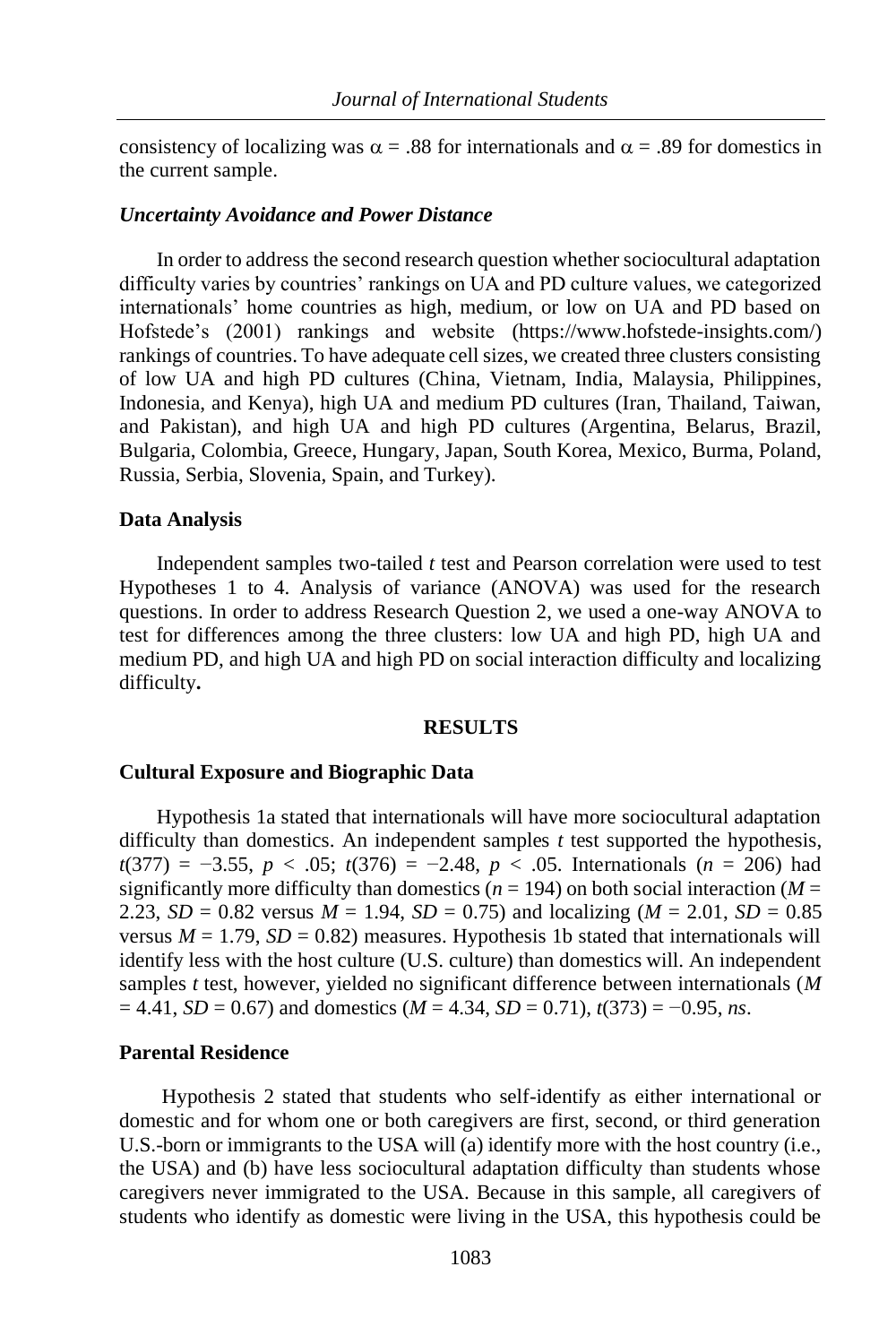tested only for the internationals. Hypothesis 2 was partially supported. Internationals whose first primary caregivers were immigrants to the USA ( $n = 24$ ;  $M = 4.84$ ,  $SD =$ 0.81) reported greater identification with the USA than internationals whose first primary caregivers never immigrated ( $n = 168$ ;  $M = 4.35$ ,  $SD = 0.64$ ;  $t(190) = 3.33$ ,  $p = 0.64$ < .05). Identification with the USA did not differ between internationals whose second primary caregivers were immigrants to the USA ( $n = 20$ ;  $M = 4.59$ ,  $SD = 0.67$ ) and internationals whose second primary caregivers never immigrated to the host country ( $n = 147$ ;  $M = 4.37$ ,  $SD = 0.66$ ,  $t(165) = 1.35$ ,  $ns$ .

The second part of the hypothesis, which stated that internationals whose caregivers are first, second, or third generation U.S.-born and immigrants to the USA, will have less sociocultural adaptation difficulty than students' whose caregivers never immigrated, was not supported. The means are in the predicted direction, with internationals whose first caregiver was an immigrant to the USA,  $(n = 25; M = 2.12,$  $SD = 0.92$ ) having less social interaction difficulty than those whose first caregiver never immigrated to the USA (*n* = 170; *M* = 2.22, *SD* = 0.80), *t*(193) = −0.58, *ns*, but the difference was not significant. Also, internationals whose second caregiver was an immigrant to the USA ( $n = 20$ ;  $M = 2.21$ ,  $SD = 0.97$ ) did not differ on social interaction from internationals whose second caregiver was never an immigrant (*n* = 149; *M* = 2.17, *SD* = 0.77), *t*(167) = 0.24, *ns*.

Likewise, localizing difficulty did not differ between internationals whose first primary caregiver was an immigrant to the USA ( $n = 25$ ;  $M = 2.00$ ,  $SD = 1.02$ ) and international students whose first primary caregiver never immigrated ( $n = 169$ ;  $M =$ 1.99,  $SD = 0.82$ ),  $t(192) = 0.04$ , *ns*. Localizing difficulty also did not differ significantly between internationals whose second primary caregiver was an immigrant to the USA ( $n = 20$ ;  $M = 1.87$ ,  $SD = 0.98$ ) and those whose second primary caregiver never immigrated ( $n = 148$ ;  $M = 2.00$ ,  $SD = 0.84$ ),  $t(166) = -0.61$ , *ns*.

## **Length of Stay**

Hypothesis 3 stated that internationals' length of stay in the USA will negatively relate to sociocultural adaptation difficulty. It was expected that the more time students lived in the USA, the more they would have identified with the country and the less social interaction and localizing difficulty they would have reported. Pearson correlation analyses did not reveal a significant correlation between length of stay and sociocultural adaptation difficulty (see Table 1).

| <b>Table 1: Descriptive Statistics and Intercorrelations Among Study Variables</b> |
|------------------------------------------------------------------------------------|
| for International Students ( $n = 207$ )                                           |

| Variables                 | M     | SD.         |             |              |        |     |
|---------------------------|-------|-------------|-------------|--------------|--------|-----|
| 1. Length of stay(months) | 51.97 | 40.42       |             |              |        |     |
| 2. Social interaction     | 2.23  | $0.82 - 01$ |             | .74          |        |     |
| 3. Localizing             | 2.01  |             | $0.85 - 12$ | $.43*$       | .88    |     |
| 4. Host country identity  | 4.41  | 0.67        |             | $.07 - .21*$ | $-32*$ | -91 |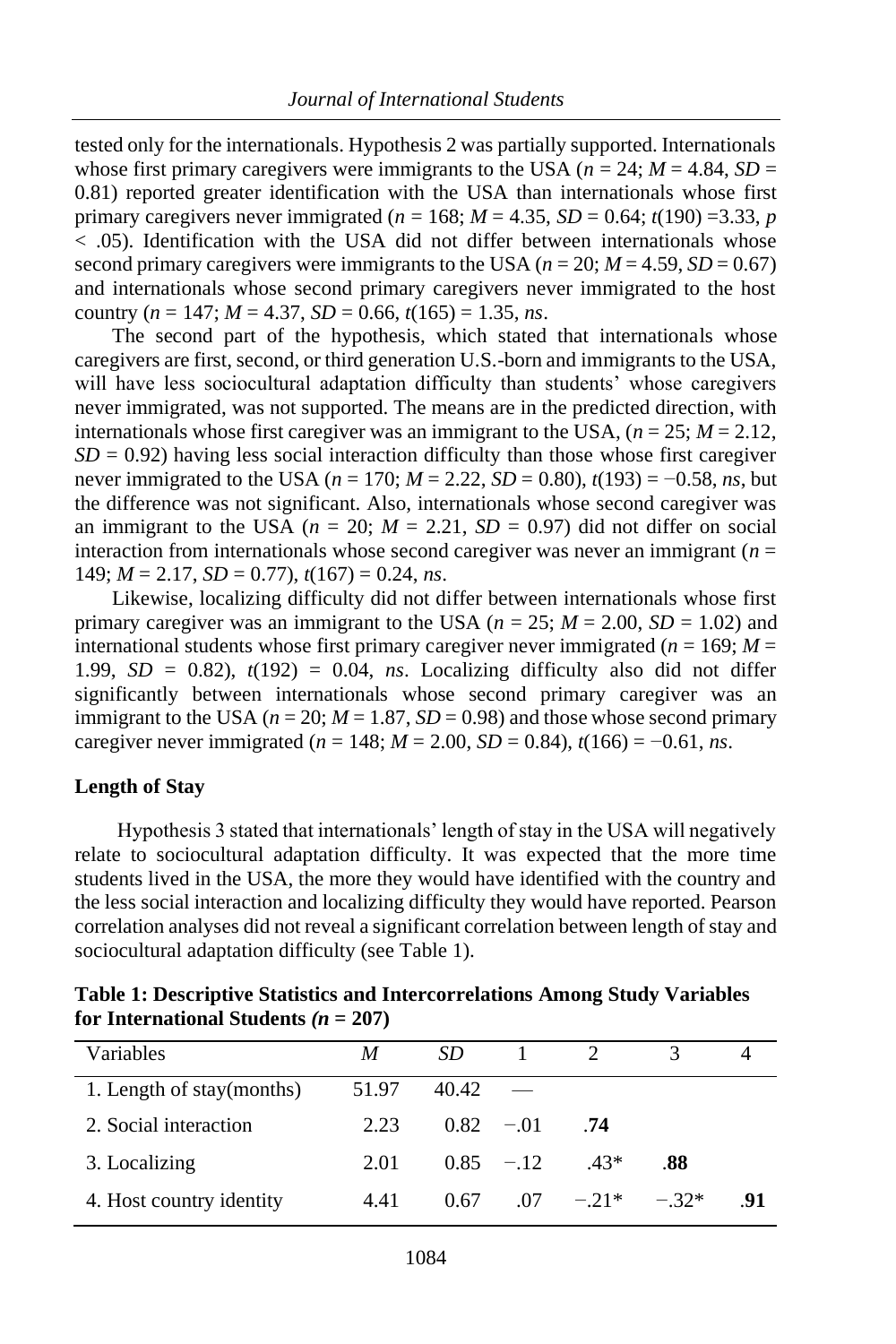*Note.*  $p^* < .05$ . Coefficients in bold represent Cronbach's alpha  $(\alpha)$  internal consistency coefficients.

Although not hypothesized, host country identity negatively correlated with social interaction and localizing difficulty. Furthermore, localizing and social interaction difficulty positively correlated with each other.

## **Marital Status**

Hypothesis 4, that married internationals will demonstrate less sociocultural adaptation difficulty and greater identification with the host culture than single internationals, was not supported. Married internationals ( $n = 33$ ;  $M = 2.20$ ,  $SD =$  $0.78$ ;  $M = 2.05$ ,  $SD = 0.77$ ) did not differ significantly from single internationals ( $n =$ 167;  $M = 2.22$ ,  $SD = 0.82$ ;  $M = 1.99$ ,  $SD = 0.86$ ) on either social interaction and localizing difficulty, respectively,  $t(198) = 0.14$ ;  $t(197) = -0.31$ , *ns*. Also, married internationals ( $M = 4.35$ ,  $SD = 0.65$ ) did not differ significantly from single internationals ( $M = 4.43$ ,  $SD = 0.69$ ) on identification with the host culture,  $t(194) =$ 0.60, *ns*. A post hoc power analysis shows that the effect sizes (Hedge's *g*) of .025 and .071 (on localizing and social interaction, respectively) are trivial. Observed power of 3.4% and 5.9%, respectively, (at  $p < .05$ ) indicates very low likelihood of Type I error.

## **Role of Sex**

The first research question indicated if self-identified female internationals and domestics differ from male internationals and domestics on sociocultural adaptation difficulty. Two-way ANOVA was conducted to examine main effects for sex (male or female) and student type (international or domestic) on sociocultural adaptation. Significant main effects emerged for both sex  $F(1,370) = 6.60$ ,  $p < .05$  and student type  $F(1, 370) = 6.66$ ,  $p < .05$  on social interaction difficulty. Male students had higher social interaction difficulty than female students. Internationals had higher mean scores on both social interaction and localizing difficulty than did domestics (see Table 2). The interaction between sex and student type was not significant on either sociocultural adaptation component.

| Source of variation           | SS      |     | МS   | F        | $\omega$ |
|-------------------------------|---------|-----|------|----------|----------|
| Social interaction difficulty |         |     |      |          |          |
| Main effects                  |         |     |      |          |          |
| Sex(a)                        | 3.99    |     | 3.99 | $6.59*$  | .02      |
| Student type (b)              | 6.66    |     | 6.66 | $10.99*$ | .03      |
| $a \times b$                  | 1.22    |     | 1.22 | 2.01     | .00      |
| Residual                      | 224.36  | 370 | 0.61 |          |          |
| Total                         | 1882.48 | 374 |      |          |          |
| <b>Localizing Difficulty</b>  |         |     |      |          |          |

**Table 2: Analysis of Variance for Two Types of Sociocultural Adaptation Difficulty**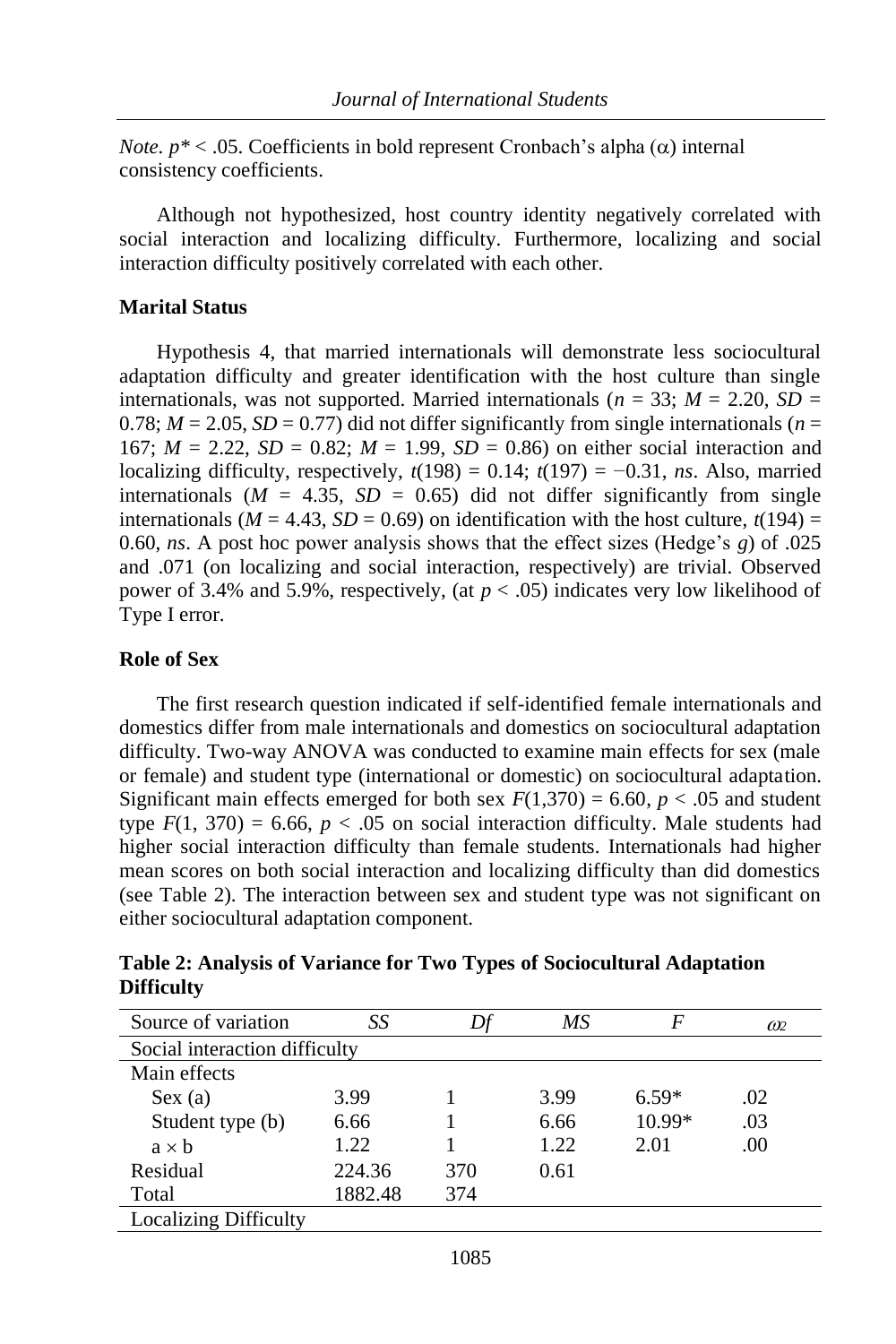| Journal of International Students |         |     |      |         |      |  |
|-----------------------------------|---------|-----|------|---------|------|--|
|                                   |         |     |      |         |      |  |
| Main effects                      |         |     |      |         |      |  |
| Sex(a)                            | 0.63    |     | 0.63 | 0.89    | .00  |  |
| Student type (b)                  | 3.60    |     | 3.60 | $5.13*$ | .01  |  |
| $a \times b$                      | 0.37    |     | 0.37 | .52     | .00. |  |
| Residual                          | 259.53  | 369 | 0.70 |         |      |  |
| Total                             | 1633.37 | 373 |      |         |      |  |

 $*_{p}$  < .05

## **Cultural Differences**

Research Question 2 asked if female internationals' sociocultural adaptation differs due to their home countries' scores on UA and PD. A one-way ANOVA revealed a significant effect for countries' UA/PD category on social interaction difficulty  $(F[2, 100] = 3.21, p < .05$ ; see Table 3). A Bonferroni *post hoc* test revealed that social interaction difficulty was significantly lower for the low UA high PD cluster ( $M = 1.95$ ,  $SD = 0.61$ ) than for the high UA high PD cluster ( $M = 2.41$ ,  $SD =$ 0.84,  $p < .05$ ). Mean scores on localizing did not differ across culture clusters,  $F(2, 1)$  $99$ ) = 0.41, *ns*.

|                    | Sociocultural adaptation difficulty |               |        |  |  |  |
|--------------------|-------------------------------------|---------------|--------|--|--|--|
| Variables          | <b>HUAHPD</b>                       | <b>HUAMPD</b> | LUAHPD |  |  |  |
| Social Interaction |                                     |               |        |  |  |  |
| M                  | 2.41a                               | 2.26          | 1.95a  |  |  |  |
| SD                 | 0.84                                | 0.92          | 0.61   |  |  |  |
| n                  | 40                                  | 28            | 35     |  |  |  |
| Localizing         |                                     |               |        |  |  |  |
| M                  | 2.11                                | 1.95          | 1.97   |  |  |  |
| SD                 | 0.89                                | 0.71          | 0.79   |  |  |  |
| n                  | 40                                  | 28            | 34     |  |  |  |

**Table 3: Female International Students' Mean Scores on Sociocultural Adaptation Difficulty Across Three Cultural Clusters**

*Note*. HUAHPD = High Uncertainty Avoidance High Power Distance; HUAMPD = High Uncertainty Avoidance Medium Power Distance; LUAHPD = Low Uncertainty Avoidance High Power Distance. <sup>a</sup>The shared superscript denotes a significant difference between the means,  $p < .05$ .

## **DISCUSSION**

The primary purpose of this study was to examine the extent to which demographic factors, including sex, length of stay, marital status, and parental background, relate to internationals' acculturation and sociocultural adaptation to the USA. These relationships were compared to a sample of domestics in order to demonstrate that internationals' sociocultural adaptation difficulty is, in fact, due to being an international student and not merely because the person is a student. Until now, most researchers (e.g., Duru & Poyrazli, 2007; Yeh & Inose, 2003) have studied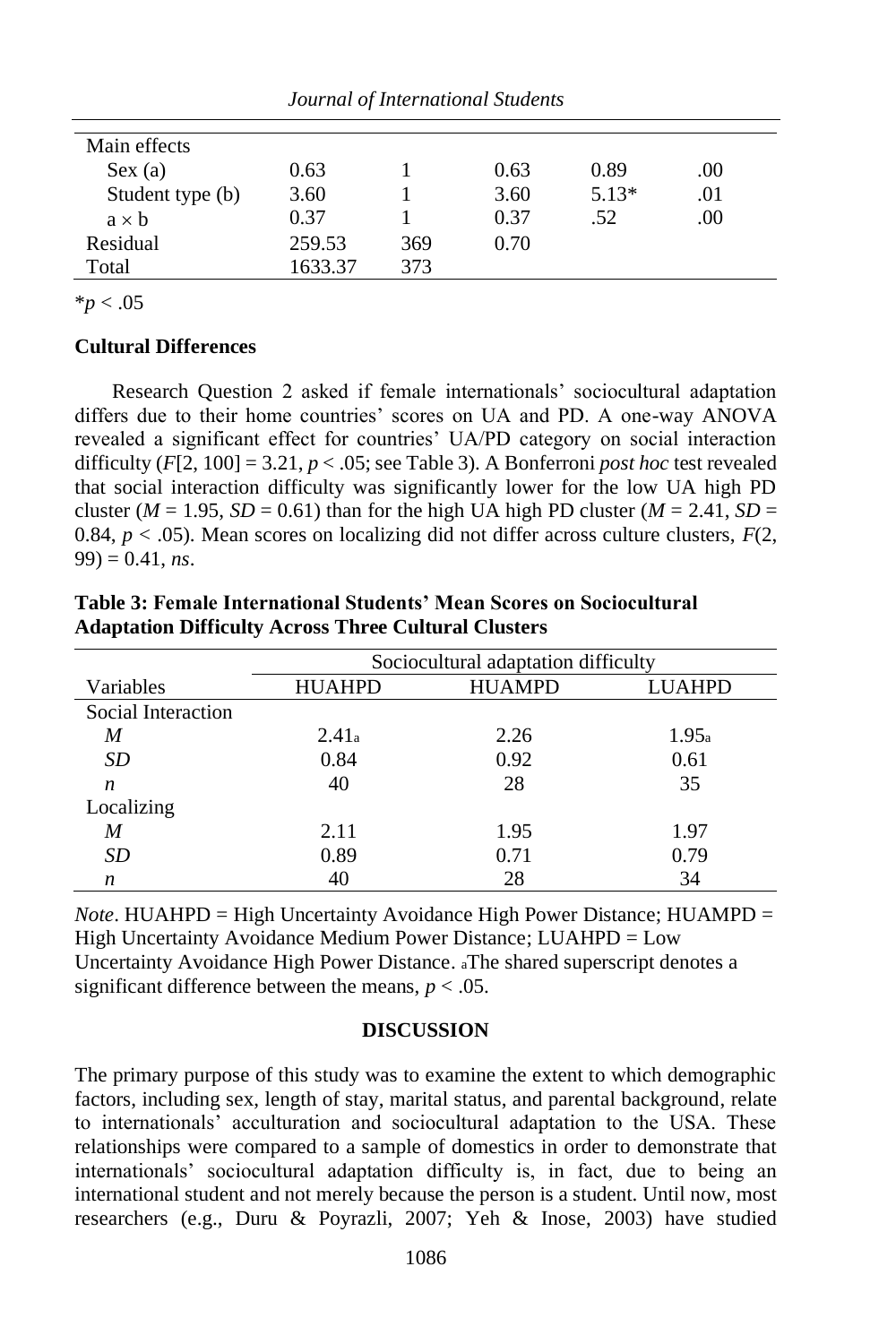internationals without comparing their responses to those of domestics. One study that compared internationals and permanent U.S. resident students did not find any significant differences in terms of their state of mood and irritability; however, internationals found it harder to acculturate than domestics (Fritz et al., 2008).

#### **Sociocultural Adaptation, Acculturation, and Demographic Factors**

## *Cultural Exposure and Biographic Data*

It was expected that internationals in the USA would have more sociocultural adaptation difficulty and less identification with the host culture compared with their U.S. domestic counterparts. Hypothesis 1 was partially supported; internationals had more sociocultural adaptation difficulty than domestics, as measured in terms of social interaction and localizing. This result supports previous findings (Duru & Poyrazli, 2007; Poyrazli et al., 2004; Yeh & Inose, 2003) asserting that internationals in the USA have a greater tendency than domestics to experience psychological and adjustment problems. However, there were no differences between internationals and domestics in terms of identification with the host culture. Internationals are likely to be familiar with the U.S. culture before their arrival. Once in the host country, they may find that making cognitive and behavioral changes to align with U.S. culture is desirable and may "adopt" these attributes rather easily. Thus, they may report similar levels of identification with the USA on the Acculturation Index. However, making these changes may be both difficult and stressful. The items retained from the SCAS reflect both personal and cultural challenges. Going to social events and making friends in a new culture may be more difficult and challenge internationals at a deeper level than reporting an "identification" with a new culture. Fritz et al. (2008) found that Asian students had a harder time making new friends than European or U.S. students. Making friends is not easy, and it could be harder for people from some cultures than other cultures.

## *Parental Residence*

It was expected that self-identified internationals' and domestics' caregivers who are first, second, and third generation U.S.-born and immigrants to the USA will have greater host national identification and less social interaction and localizing difficulty than students' whose caregivers never immigrated to the USA. In this analysis domestics' data could not be included because their parents were all U.S.-born or immigrated to the USA. For this reason, only internationals' data were used, and the hypothesis was partly supported. Internationals whose primary caregivers were immigrants to (or born in) the USA had greater host national identification than those whose caregivers never immigrated to the USA. This result supports previous findings that found internationals who are English speaking at home had greater host national identification than students with non-English speaking parents at home because speaking the host language facilitates and contributes to cultural adjustment such as acculturation (Kagan & Cohen, 1990). Although it is not definitively known if the students who are more self-identified with the host culture spoke English at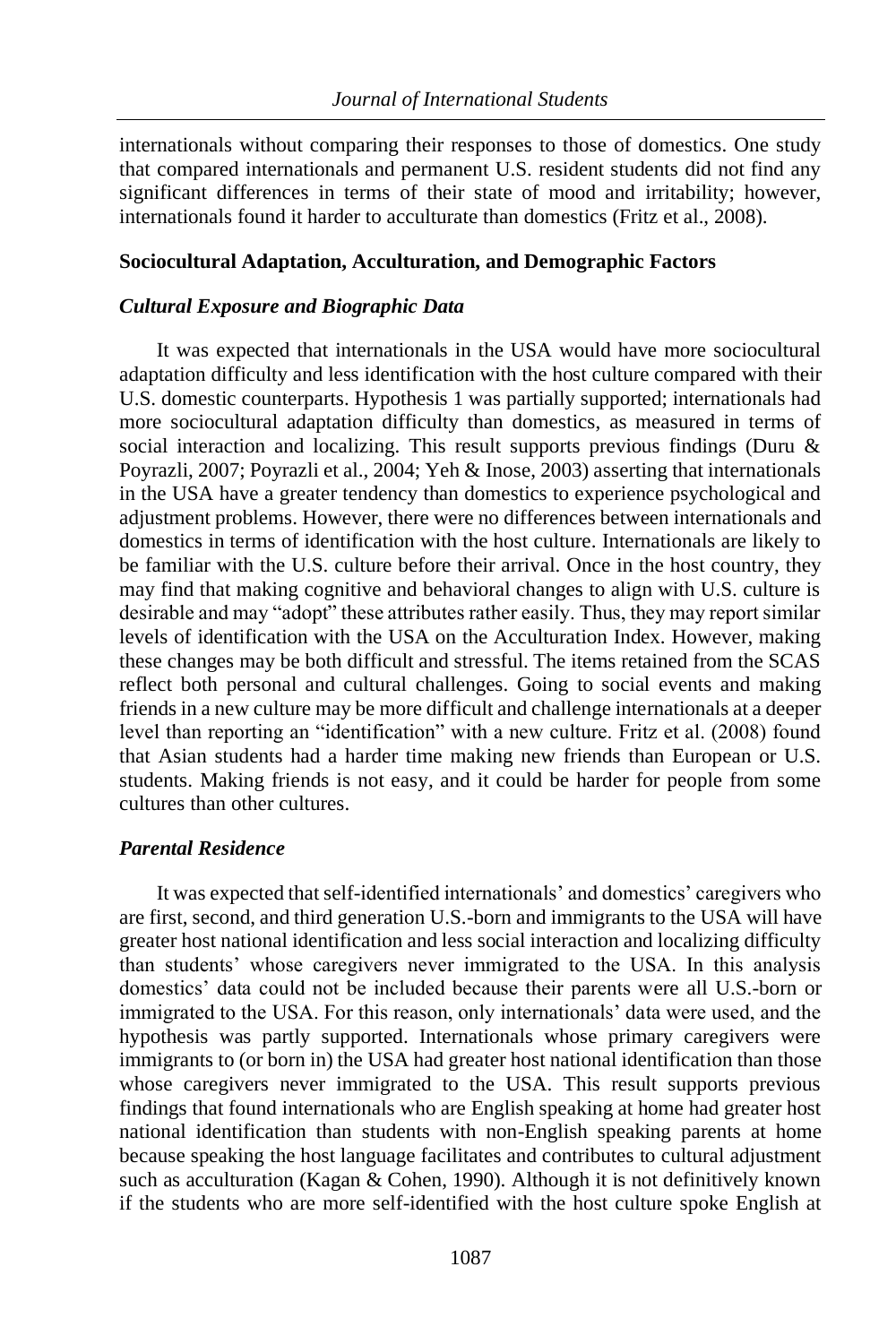home, the mere connection with the USA clearly played a role in their identification. In addition, the study revealed that primary caregivers influence students' identification with the host culture, but secondary caregivers do not. Only the primary caregiver's status made a difference in students' identification.

Parental residence did not affect students' sociocultural adaptation, on either social interaction or localizing dimensions. While caregiver residence related to student acculturation/identification, different acculturation strategies did not translate to differences in sociocultural adaptation. Sociocultural adaptation difficulty is likely a result of more factors than simply one's degree of "identification" with the host culture.

## *Length of Stay*

It was expected that internationals' length of stay in the USA would negatively relate to sociocultural adaptation difficulty and positively with host country identification. The more time the student had lived in the USA, the more they were expected to identify with it and the less sociocultural adaptation difficulty they would experience. However, like Ward and Searle (1991), as well as Zhao (2010) and Wilson (2011), no significant relationship was found between length of stay and either identification with the host culture or sociocultural adaptation. These results, therefore, do not support other findings (e.g., Kuo & Roysircar, 2004; Wilton & Constantine, 2003) that internationals report lower levels of distress if they resided in the USA for longer periods. These equivocal results may be due to certain cultural and individual factors combining in ways that we have not detected yet, which may variably affect sociocultural adaptation for some internationals and not others, regardless of length of stay. Perhaps additional (unmeasured) factors are influencing how and whether length of stay affects adaptation and sociocultural adaptation.

## *Marital Status*

The fourth hypothesis, that married internationals would report less sociocultural adaptation difficulty and greater identification with the host culture than single internationals, was not supported. Married and single internationals did not differ on identification with the host culture, localizing, and social interaction difficulty. Lack of support for the hypothesis is unlikely due to sample size ( $n_{single} = 167$  vs.  $n_{martied} =$ 33) of internationals in the study. Thus, per the effect sizes and power analyses, even a reasonably larger sample size for the two groups would unlikely yield significant differences. It may be concluded, therefore, that sociocultural adaptation and hostculture identification does not differ based on marital status. Thus, neither findings indicating that married students report higher levels of sociocultural adaptation difficulty (Duru & Poyrazli, 2007) nor the suggestion that married students experience more stress due to family obligations (Yellig, 2010) were supported. Mohd-Yusoff (2010) did not find significant differences on sociocultural adaptation by marital status among international undergraduate students, surmising that students might have social support from their families, friends, and university personnel. Also, Alshammari (2012) and Thangiah (2010) did not find any relations between marital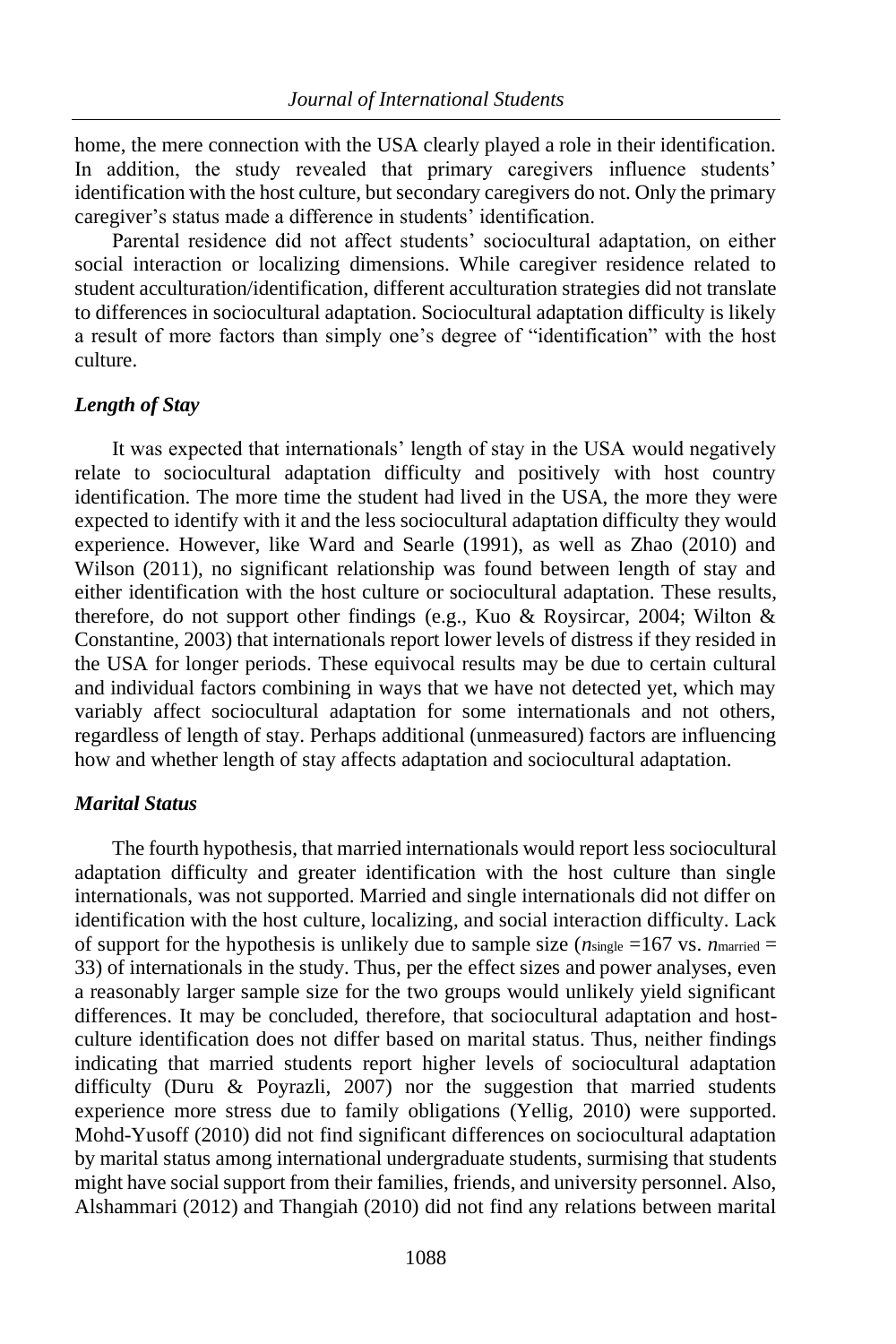status and sociocultural adaptation. Perhaps marriage in itself can be a stressor for some and a support resource for others.

#### *Role of Sex*

Experiencing sociocultural adaptation difficulty is a normal process for both female and male students. Two research questions were posed in this study: (1) How do self-identified international and domestic male and female students compare on sociocultural adaptation? (2) Do female internationals differ on sociocultural adaptation as a function of their countries' rankings on UA and PD cultural values? The answer to the first research question is that male and female students, whether domestic or international, did not differ on sociocultural adaptation. However, when combining internationals and domestics, male students had greater social interaction difficulty than female students. This result corroborates previous research findings that there is a difference between male and female students, in general, on sociocultural adaptation (Crockett et al., 2007; Lee & Padilla, 2014). One possible explanation is that women, whether international or domestic, may have better coping skills and may be more open to seeking support than men (Ye, 2006).

The analysis of responses to the second research question suggests that female internationals from cultures with high UA and large PD, such as Argentina, Japan, and South Korea, had greater social interaction difficulty than female internationals from cultures that were low on UA value and high on PD value, such as China, Vietnam, and India. People from high UA cultures tend to see difference as dangerous (Hofstede, 2001), so the current results, wherein the women from high UA cultures had greater social interaction difficulty than others, is consistent with Hofstede's (2001) assertions. Internationals from high UA cultures tend to be less comfortable taking risks, and they usually desire more stability. In contrast, people in cultures with low UA value tend to be more comfortable with ambiguity and like to take risks. This description of UA cultures might explain why internationals who are coming from China, Vietnam, and India have less sociocultural adaptation difficulty than their counterparts. People from some cultures or national groups might be more adaptable to a new culture than others because they have cultural knowledge and intercultural skills (Ward & Kennedy, 1999). However, caution is warranted in generalizing these cultural characteristics to forecast sociocultural adaptation difficulty because the sample in the current study consisted of individuals who came from a fewer array of low UA/high PD countries (i.e., 35 people from seven countries) than high UA/high PD countries (40 people from 17 countries).

#### **Implications of Findings**

The present study has important implications for personnel in higher education, such as faculty, advisers, and counselors. That internationals reported more sociocultural adaptation difficulty than their domestic counterparts suggest they may need more support from the institution to cope with the unique stressors. Moreover, internationals' difficulties probably stem from different stressors than do domestics' difficulties. Internationals' unique stressors might include language barriers, cultural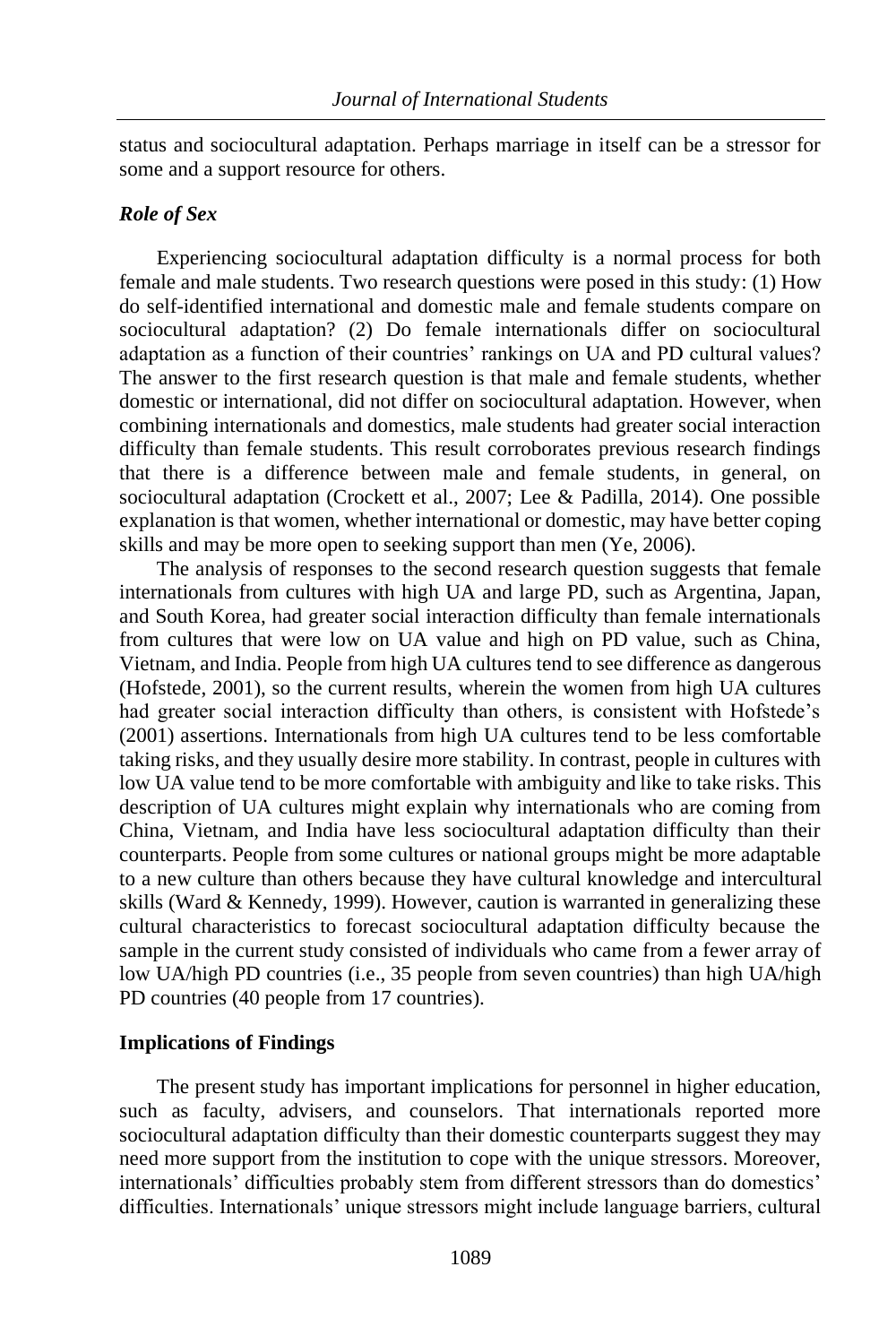differences, education system, and the physical environment. It is imperative that counselors meeting with students of any cultural background know to expect that different cultural norms, ideas about counseling services, and values held could affect how well interventions intended to mitigate sociocultural difficulties would work out (Olivas & Li, 2006). Research on internationals' psychological needs has shown that they face adjustment difficulties more than their native-born counterparts (Yakushko, Davidson, & Sanford-Martens, 2008). Unfortunately, however, internationals are less likely than domestics to use counseling services (Hyun, Quinn, Madon, & Lustig, 2007; Yakunina & Weigold, 2011), because either internationals are not aware of their need for mental health services (Hyun et al., 2007) or they could experience cultural stigmas for seeing a therapist (Constantine et al., 2004; Hyun et al., 2007).Therefore, college counselors should be prepared to understand the variety of stressors internationals face and their conceptions of therapy in order to help internationals cope with the stressors and perceived stigma of counseling services.

Furthermore, male internationals and domestics reported more social interaction difficulty than female students, which suggests that they might need more help with social situations. This highlights the important role of sex in stress-related social interactions. Having a caregiver who has immigrated to the USA was associated with internationals' identification with the host culture. However, it did not make a difference in terms of sociocultural adaptation. Counselors should be ready to investigate difficulty with sociocultural adaptation whether or not students with caregivers who immigrated to the USA report high levels of identification with the host culture.

Likewise, it is recommended that internationals could use blogging for social support when they are adjusting to a new culture. They can share their experiences and help others to deal with uncertainty and anxiety. According to Nardon, Aten, and Gulanowski (2015), expatriates gain knowledge, new perspectives, and new understanding through blogging, and they feel comforted. Moreover, they suggest that blogging could be an alternative to face-to-face communication to provide social support for adjustment.

Finally, female internationals coming from countries high on UA and high on PD have greater social interaction difficulty than female students from low UA and high PD countries. This result provides a new depth to simply labeling students international or domestic; it provides greater awareness that students' cultural backgrounds play an important role in their adaptation. This cultural nuance is important because it could also explain why internationals' acculturation might differ and why students from some countries might have more difficulty than others. Using this finding, academic staff and counselors can look into how to support internationals who are coming from low versus high UA countries.

#### **Limitations and Future Research**

This study has a number of limitations. First, the present dataset is made up of internationals primarily from Asian countries, which means that the conclusions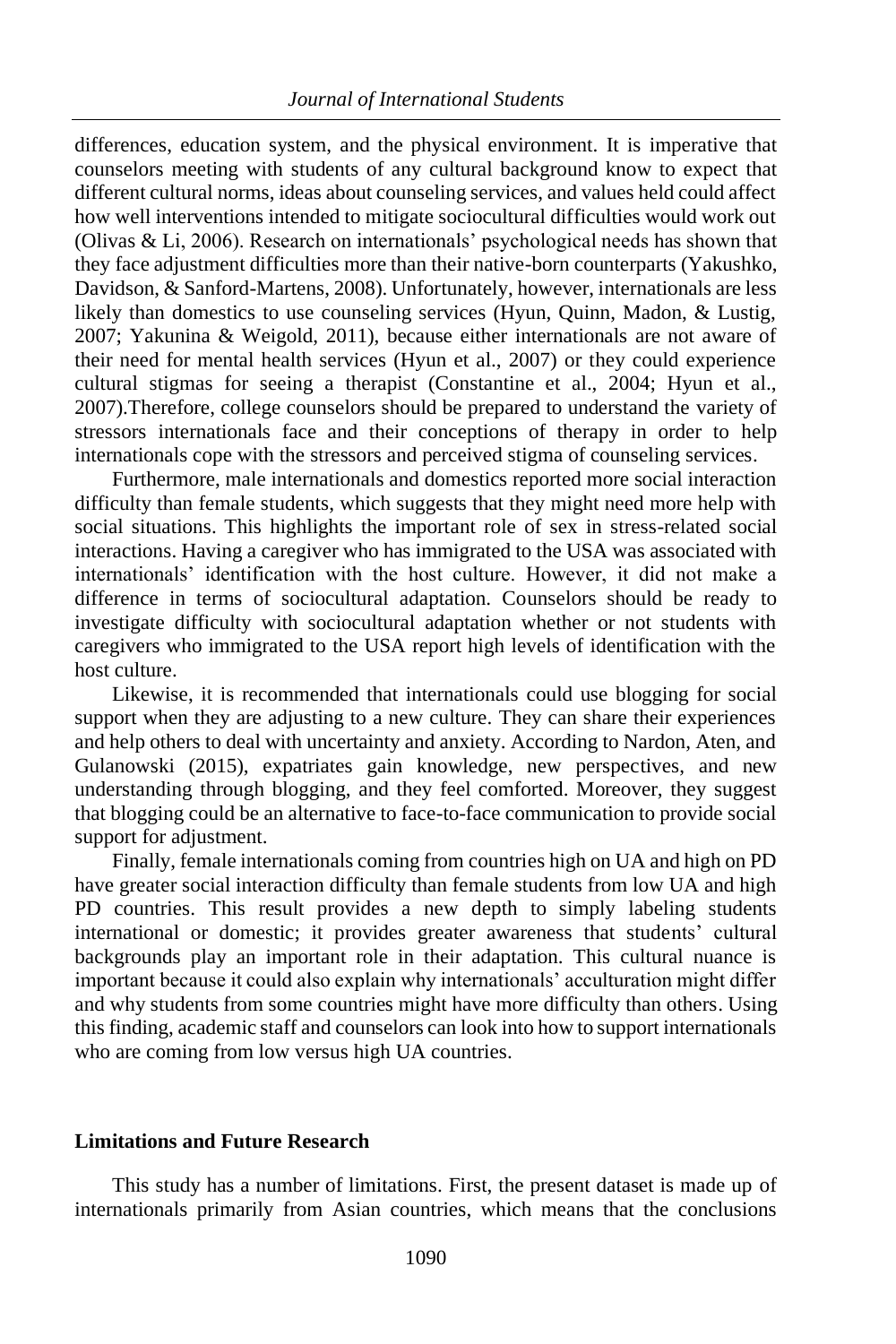should be considered tentatively, as more varied representation of cultures are needed to reduce potential bias. Future studies should attempt to survey a larger number of internationals studying in the USA from the Middle East, Africa, South and Central America, and Australia. Further studies also should gather more information about domestics' adaptation process to college or university. Although domestics are staying in the same country, they often leave their homes for a college and still have to adapt to life at a university. Their sociocultural adaptation and adjustment to college life may also be a kind of culture shock that, while not necessarily different at the national level, is different at social and contextual levels.

A second potential constraint is that most of the students in the dataset were single; however, despite this limitation, a power analysis shows that even with an equal number of participants in both categories, differences on sociocultural adaptation among single and married students would not differ. Future research should look more in-depth into the marital life effect, such as marital stressors and marital support on sociocultural adaptation because factors beyond being married itself could be an explanation for mixed results. Third, research to date has yielded equivocal findings regarding the effects of length of stay in the USA on internationals' adaptation patterns. Future research should look into factors that might interact with length of stay, including personal characteristics, such as shyness or assertiveness, and cultural variables, such as UA or PD.

Fourth, the entire sociocultural adaptation measure was not used for the analysis because some items were only relevant to internationals. The eight items retained had good psychometric properties, but it may be beneficial to create a measure *a priori* that aims at assessing both internationals and domestics' sociocultural adaptation, to determine whether it is due to being in a new country or to the situation. Finally, another path for future research may be to employ a longitudinal design that tracks the same study participants over a single year or several years from the time they enter the USA and observe changes that happen over time.

#### **REFERENCES**

- Alshammari, H. (2012). Self-initiated expatriate adjustment in Saudi universities: The role of previous experience and marital status. *International Journal of Business and Social Science, 23,* 184–194.
- Berry, J. W. (1997). Immigration, acculturation, and adaptation. *Applied Psychology: An International Review, 46,* 5–68. doi: 10.1111/j.1464-0597.1997.tb01087.x
- Berry, J. W. (2005). Acculturation: Living successfully in two cultures. *International Journal of Intercultural Relations, 29,* 697–712. doi: [10.1016/j.ijintrel.2005.07.013](http://dx.doi.org/10.1016/j.ijintrel.2005.07.013)
- Cakir, S. G., & Guneri, O. Y. (2011). Exploring the factors contributing to empowerment of Turkish immigrant women in the UK. *International Journal of Psychology, 46,* 223–233. doi: 10.1080/00207594.2010.532800
- Castillo, L. G., Zahn, M. P., & Cano, M. A. (2012). Predictors of familial acculturative stress in Asian American college students. *Journal of College Counseling, 15,* 52–64. doi: [10.1002/j.2161-1882.2012.00005.x](https://psycnet.apa.org/doi/10.1002/j.2161-1882.2012.00005.x)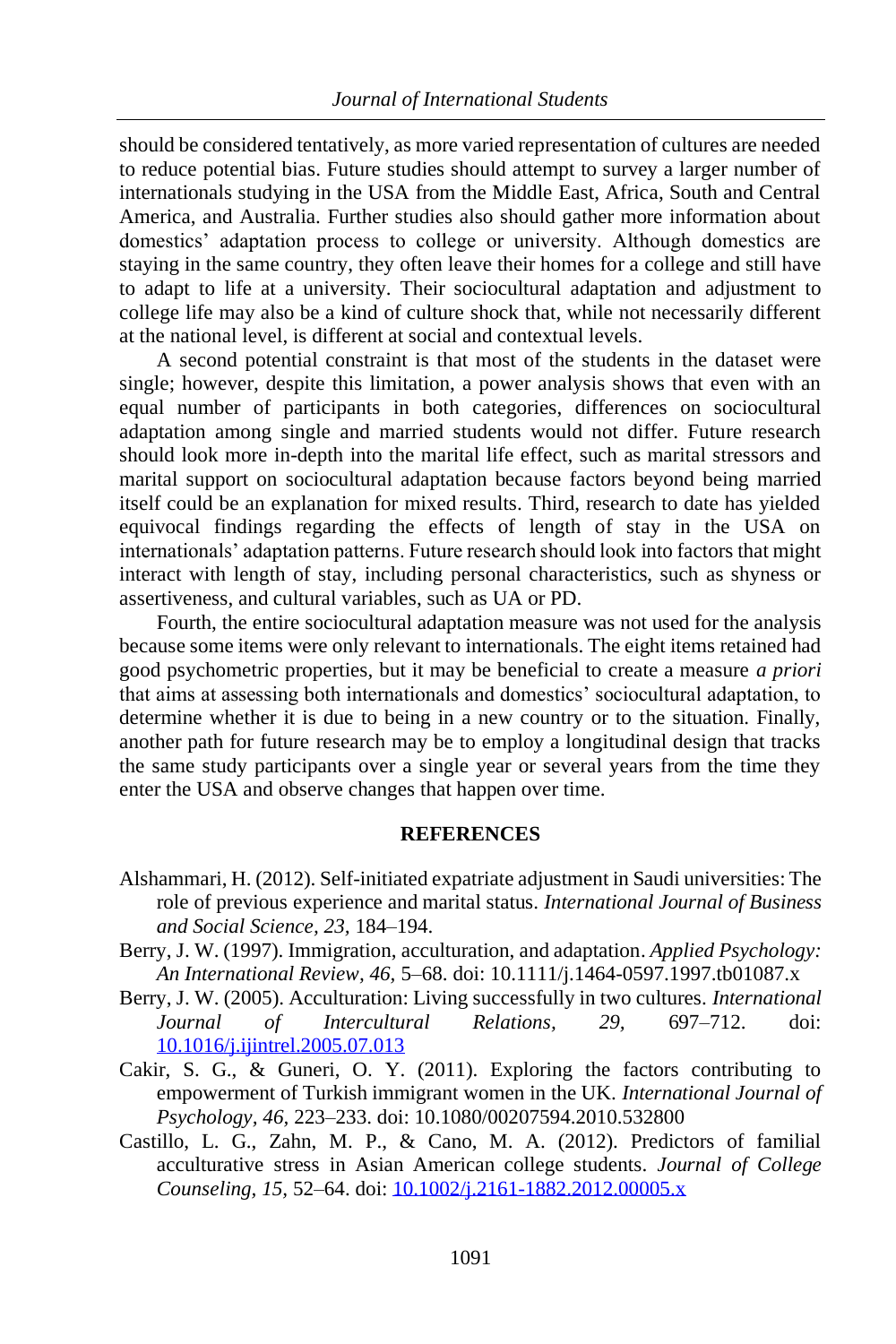- Constantine, M. G., Okazaki, S., & Utsey, S. O. (2004). Self-concealment, social selfefficacy, acculturative stress, and depression in African, Asian, and Latin American international college students*. American Journal of Orthopsychiatry, 74,* 230–242. doi: [10.1037/0002-9432.74.3.230](https://doi.org/10.1037/0002-9432.74.3.230)
- Crockett, L. J., Iturbide, M. I., Torres Stone, R. A., McGinley, M., Raffaelli, M., & Carlo, G. (2007). Acculturative stress, social support, and coping: Relations to psychological adjustment among Mexican American college students. *Cultural Diversity and Ethnic Minority Psychology*, *13*, 347–355. doi: [10.1037/1099-](https://doi.org/10.1037/1099-9809.13.4.347) [9809.13.4.347](https://doi.org/10.1037/1099-9809.13.4.347)
- Duru, E., & Poyrazli, S. (2007). Personality dimensions, psychosocial demographic variables, and English language competency in predicting level of acculturative stress among Turkish international students. *International Journal of Stress Management, 14,* 99–110. doi: [10.1037/1072-5245.14.1.99](https://doi.org/10.1037/1072-5245.14.1.99)
- Duru, E., & Poyrazli, S. (2011). Perceived discrimination, social connectedness, and other predictors of adjustment difficulties among Turkish international students. *International Journal of Psychology, 46*, 446–454. doi: [10.1080/00207594.2011.585158](https://doi.org/10.1080/00207594.2011.585158)
- Fritz, M. V., Chin, D., & DeMarinis, V. (2008). Stressors, anxiety, acculturation and adjustment among international and North American students. *International Journal of Intercultural Relations, 32,* 244–259. doi: 10.1016/j.ijintrel.2008.01.001
- Hofstede, G. (2001). *Culture's consequences: Comparing values, behaviors, institutions, and organizations across nations.* Thousand Oaks, CA: Sage.
- Hyun, S., Quinn, B., Madon, T., & Lustig, S. (2007). Mental health need, awareness, and use of counseling services among international graduate students. *Journal of American College Health, 56,* 109–118. doi[: 10.3200/JACH.56.2.109-118](https://doi.org/10.3200/JACH.56.2.109-118)
- Institute of International Education. (2018). *Open Doors report on international educational exchange*. Retrieved March 5, 2019, from [https://www.iie.org/Research-and-Insights/Open-Doors/Data/International-](https://www.iie.org/Research-and-Insights/Open-Doors/Data/International-Students/Enrollment)[Students/Enrollment](https://www.iie.org/Research-and-Insights/Open-Doors/Data/International-Students/Enrollment)
- Kagan, H., & Cohen, J. (1990). Cultural adjustment of international students. *Psychological Science, 1,* 133–137. doi[: 10.1111/j.1467-9280.1990.tb00082.x](https://doi.org/10.1111%2Fj.1467-9280.1990.tb00082.x)
- Krishnan, A., & Berry, J. W. (1992). Acculturative stress and Acculturation attitudes among Indian immigrants to the United States. *Psychology and Developing Societies, 4,* 187–212. doi: [10.1177/097133369200400206](https://doi.org/10.1177%2F097133369200400206)
- Kuo, B. C. H., & Roysircar, G. (2004). Predictors of acculturation for Chinese adolescent in Canada: Age of arrival, length of stay, social class, and English reading ability. *Journal of Multicultural Counseling and Development, 32,* 143– 154. doi: [10.1002/j.2161-1912.2004.tb00367.x](https://psycnet.apa.org/doi/10.1002/j.2161-1912.2004.tb00367.x)
- Lee, D. S., & Padilla, A. M. (2014). Acculturative stress and coping: Gender difference among Korean and Korean American university students*. Journal of College Student Development, 55,* 243–262. doi: 10.1353/csd.2014.0025
- Mann, L., Radford, M., Burnett, P., Ford, S., Bond, M., Leung, K., … Yang, K. (1998). Cross-cultural differences in self-reported decision-making style and confidence. *International Journal of Psychology, 33,* 325–335. doi: [10.1080/002075998400213](https://doi.org/10.1080/002075998400213)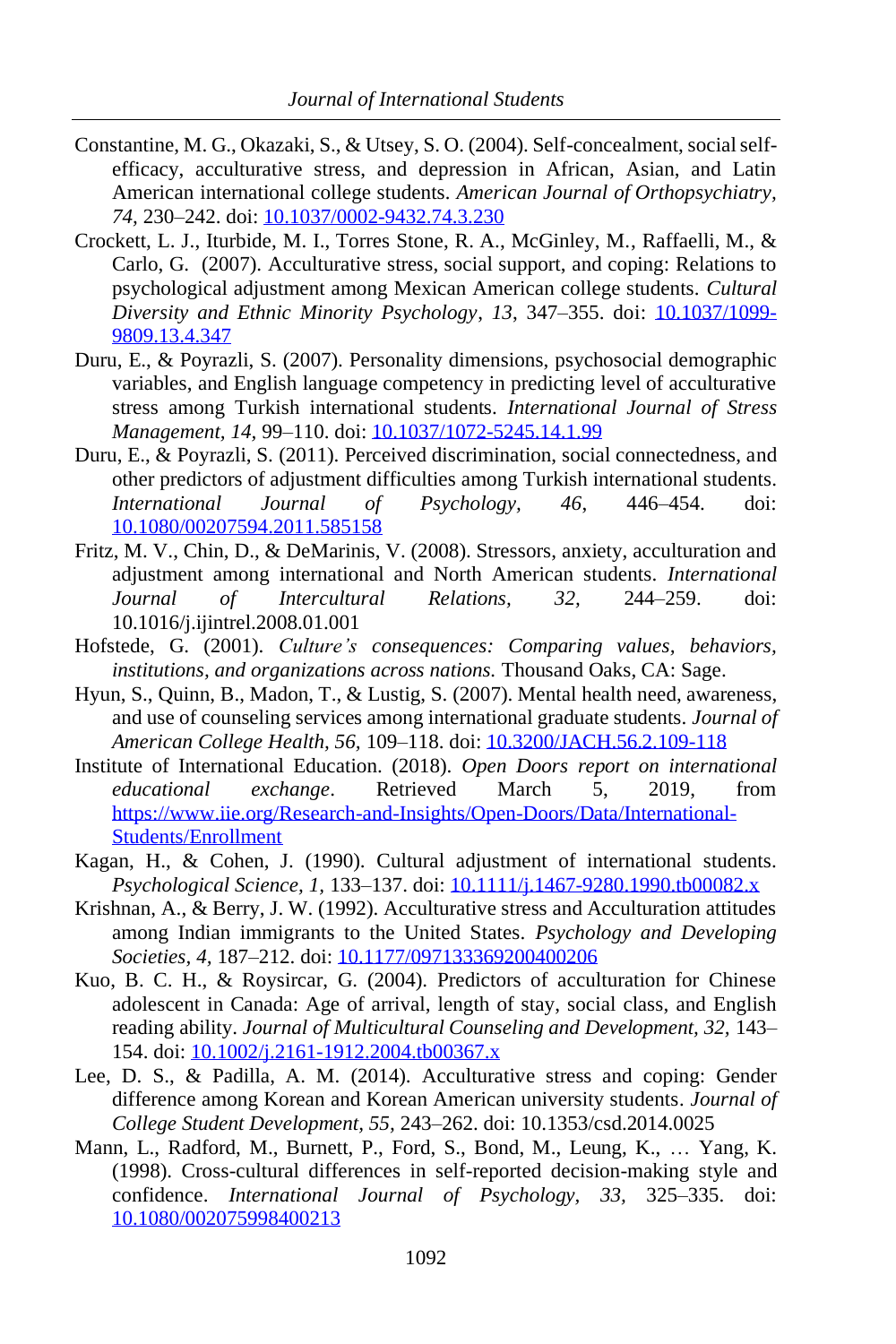- Mohd-Yusoff, Y. (2010). Demographic differences among international undergraduate students at a Malaysian public university. *Global Journal of Management and Business Research, 10*, 36–41. Retrieved from <https://journalofbusiness.org/index.php/GJMBR/article/view/124>
- Mokounkolo, R., & Taillandeir-Schmitt, A. (2008). Sociodemographic and psychological variables related to sociocultural, acculturative orientation of North African immigrants in France. *South African Journal of Psychology, 38*, 689–698. doi: 10.1177/008124630803800408
- Nardon, L., Aten, K., & Gulanowski, D. (2015). Expatriate adjustment in the digital age: The co-creation of online social support resources through blogging. *International Journal of Intercultural Relations, 47*, 41–55. doi: [10.1016/j.ijintrel.2015.04.001](https://doi.org/10.1016/j.ijintrel.2015.04.001)
- Olivas, M., & Li, C. (2006). Understanding stressors of international students in higher education: What college counselors and personnel need to know? *Journal of Instructional Psychology, 33,* 217–222.
- Polek, E., Van Oudenhoven, J. P., & Berge, J. M. F. (2008). Attachment styles and demographic factors as predictors of sociocultural and psychological adjustment of Eastern European immigrants in the Netherlands. *International Journal of Psychology, 43,* 919–928. doi: [10.1080/00207590701484835](https://doi.org/10.1080/00207590701484835)
- Ponterotto, J. G., Rao, V., Zweig, J., Rieger, B. P., Schaefer, K., Michelakov, S., … Goldstein, H. (2001). The relationship of acculturation and gender to attitudes toward counseling in Italian and Greek American college students. *Cultural Diversity and Ethnic Minority Psychology, 7,* 362–375. doi: [10.1037/1099-](https://psycnet.apa.org/doi/10.1037/1099-9809.7.4.362) [9809.7.4.362](https://psycnet.apa.org/doi/10.1037/1099-9809.7.4.362)
- Poyrazli, S., Kavanaugh, P. R., Baker, A., & Al-Timimi, N. (2004). Social support and demographic correlates of acculturative stress in international students*. Journal of College Counseling, 7,* 73–82. doi: [10.1002/j.2161-](https://psycnet.apa.org/doi/10.1002/j.2161-1882.2004.tb00261.x) [1882.2004.tb00261.x](https://psycnet.apa.org/doi/10.1002/j.2161-1882.2004.tb00261.x)
- Searle, W., & Ward, C. (1990). The prediction of psychological and sociocultural adjustment during cross-cultural transitions. *International Journal of Intercultural Relations, 14,* 449–464. doi: [10.1016/0147-1767\(90\)90030-Z](https://doi.org/10.1016/0147-1767(90)90030-Z)
- Thangiah, C. K. (2010, December). *International students in Asian universities: Exploring barriers to sociocultural adjustment*. Paper presented at the Enhancing Learning Experiences in Higher Education: International Conference (Concurrent Session II). Center for the Enhancement of Teaching and Learning, The University of Hong Kong. Retrieved from <http://www.cetl.hku.hk/conference2010/pdf/Thangiah.pdf>
- Tummala-Narra P., & Claudius M. (2013). A qualitative examination of Muslim graduate international students' experiences in the United States. *International Perspectives in Psychology: Research, Practice, Consultation, 2, 132–147. doi:* [10.1037/ipp0000003](https://psycnet.apa.org/doi/10.1037/ipp0000003)
- Wang, C.-C. D. C., & Mallinckrodt, B. (2006). Acculturation, attachment, and psychological adjustment of Chinese/Taiwanese international students. *Journal of Counseling Psychology, 53,* 422–433. doi: [10.1037/0022-0167.53.4.422](https://psycnet.apa.org/doi/10.1037/0022-0167.53.4.422)
- Ward, C., & Kennedy, A. (1994). Acculturation strategies, psychological adjustment, and sociocultural competence during cross-cultural transitions. *International*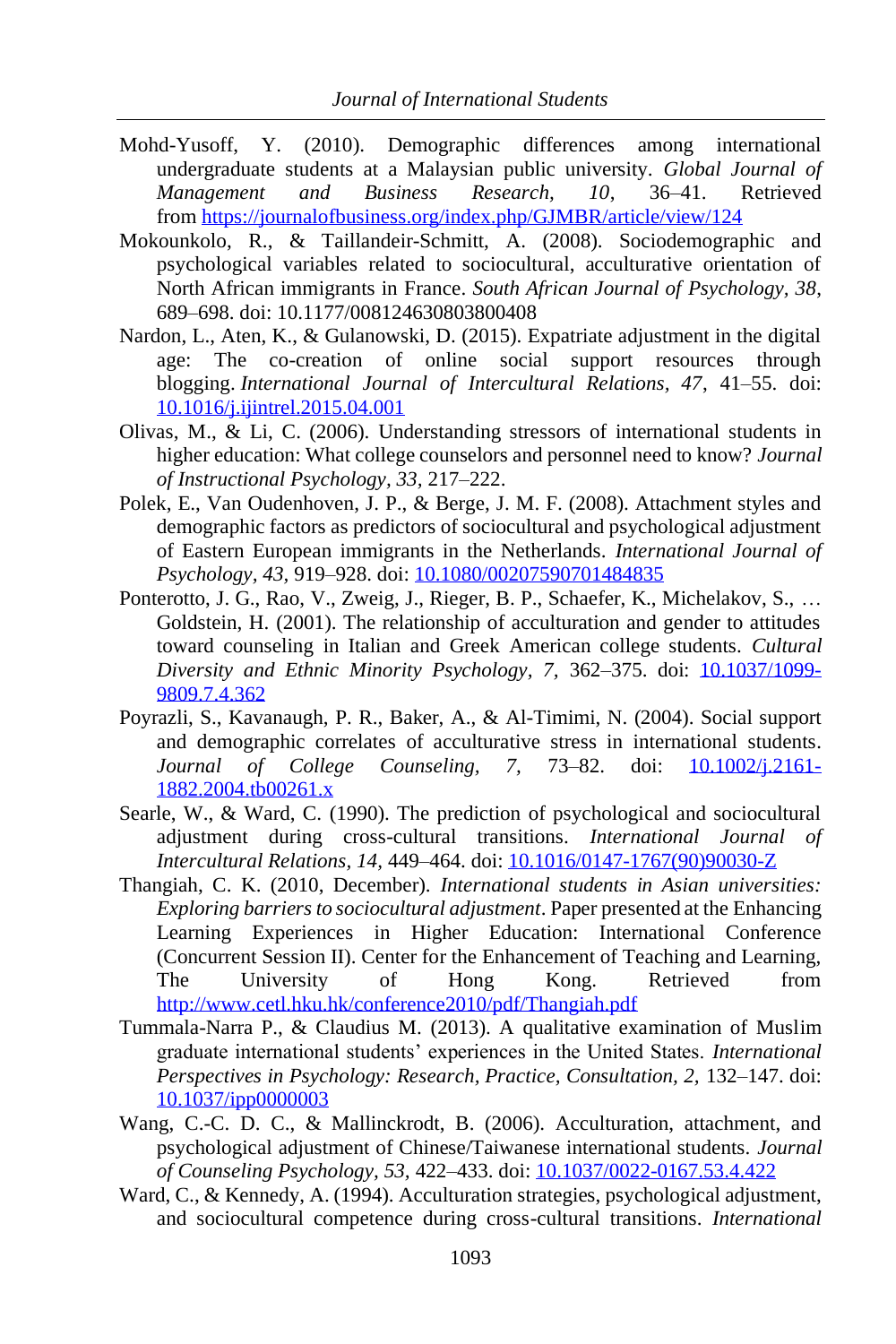*Journal of Intercultural Relations, 18,* 329–343. doi: [10.1016/0147-](https://doi.org/10.1016/0147-1767(94)90036-1) [1767\(94\)90036-1](https://doi.org/10.1016/0147-1767(94)90036-1)

- Ward, C., & Kennedy, A. (1999). The measurement of sociocultural adaptation. *International Journal of Intercultural Relations, 23,* 659–677. doi: [10.1016/S0147-1767\(99\)00014-0](https://psycnet.apa.org/doi/10.1016/S0147-1767(99)00014-0)
- Ward, C., & Rana-Deuba, A. (1999). Acculturation and adaptation revisited. *Journal of Cross-Cultural Psychology, 30,* 422–442. doi: [10.1177/0022022199030004003](https://psycnet.apa.org/doi/10.1177/0022022199030004003)
- Ward, C., & Searle, W. (1991). The impact of value discrepancies and cultural identity on psychological and sociocultural adjustment of sojourners. *International Journal of Intercultural Relations, 15*, 209–225. doi: [10.1016/0147-1767\(91\)90030-K](https://psycnet.apa.org/doi/10.1016/0147-1767(91)90030-K)
- Wilson, G. P. (2011). Fitting in: Sociocultural adaptation of international graduate students. *NERA Conference Proceedings 2011*, 21. Retrieved from http://digitalcommons.uconn.edu/nera\_2011/21
- Wilton, L., & Constantine, M. G. (2003). Length of residence, cultural adjustment difficulties, and psychological distress symptoms in Asian and Latin American international college students. *Journal of College Counseling, 6,* 177–186. doi: [10.1002/j.2161-1882.2003.tb00238.x](https://doi.org/10.1002/j.2161-1882.2003.tb00238.x)
- Wu, E. K. Y., & Mak, W. W. S. (2012). Acculturation process and distress: Mediating roles of sociocultural adaptation and acculturative stress. *The Counseling Psychologist, 40,* 66–92. doi: [10.1177/0011000011410893](https://psycnet.apa.org/doi/10.1177/0011000011410893)
- Yakunina, E. S., & Weigold, I. K. (2011). Asian international students' intentions to seek counseling: Integrating cognitive and cultural predictors. *Asian American Journal of Psychology, 2,* 219–224. doi: [10.1037/a0024821](https://psycnet.apa.org/doi/10.1037/a0024821)
- Yakunina E. S., Weigold I. K., & Weigold A. (2013). Personal growth initiative: Relations with acculturative stress and international student adjustment*. International Perspectives in Psychology: Research, Practice, Consultation, 2,* 62–71. doi: [10.1037/a0030888](https://psycnet.apa.org/doi/10.1037/a0030888)
- Yakushko, O., Davidson, M. M., & Sanford-Martens, T. C. (2008). Seeking help in a foreign land: International students' use patterns for a U.S. university counseling center. *Journal of College Counseling, 11,* 6–18. doi: [10.1002/j.2161-](https://psycnet.apa.org/doi/10.1002/j.2161-1882.2008.tb00020.x) [1882.2008.tb00020.x](https://psycnet.apa.org/doi/10.1002/j.2161-1882.2008.tb00020.x)
- Ye, J. (2006). An examination of acculturative stress, interpersonal social support, and use of online ethnic social groups among Chinese international students. *The Howard Journal of Communications, 17,* 1–20. doi: [10.1080/10646170500487764](https://psycnet.apa.org/doi/10.1080/10646170500487764)
- Yeh, C. J., & Inose, M. (2003). International students' reported English fluency, social support satisfaction, and social connectedness as predictors of acculturative stress. *Counselling Psychology Quarterly, 16,* 15–28. doi: [10.1080/0951507031000114058](https://psycnet.apa.org/doi/10.1080/0951507031000114058)
- Yellig, A. (2010). *The experience of married international graduate students and their accompanying non-student spouses in the U.S. culture: A qualitative study* (Doctoral dissertation). Western Michigan University, Kalamazoo. Retrieved from [http://search.proquest.com.proxy](http://search.proquest.com.proxy-ub.researchport.umd.edu/docview/743818448)[ub.researchport.umd.edu/docview/743818448](http://search.proquest.com.proxy-ub.researchport.umd.edu/docview/743818448)